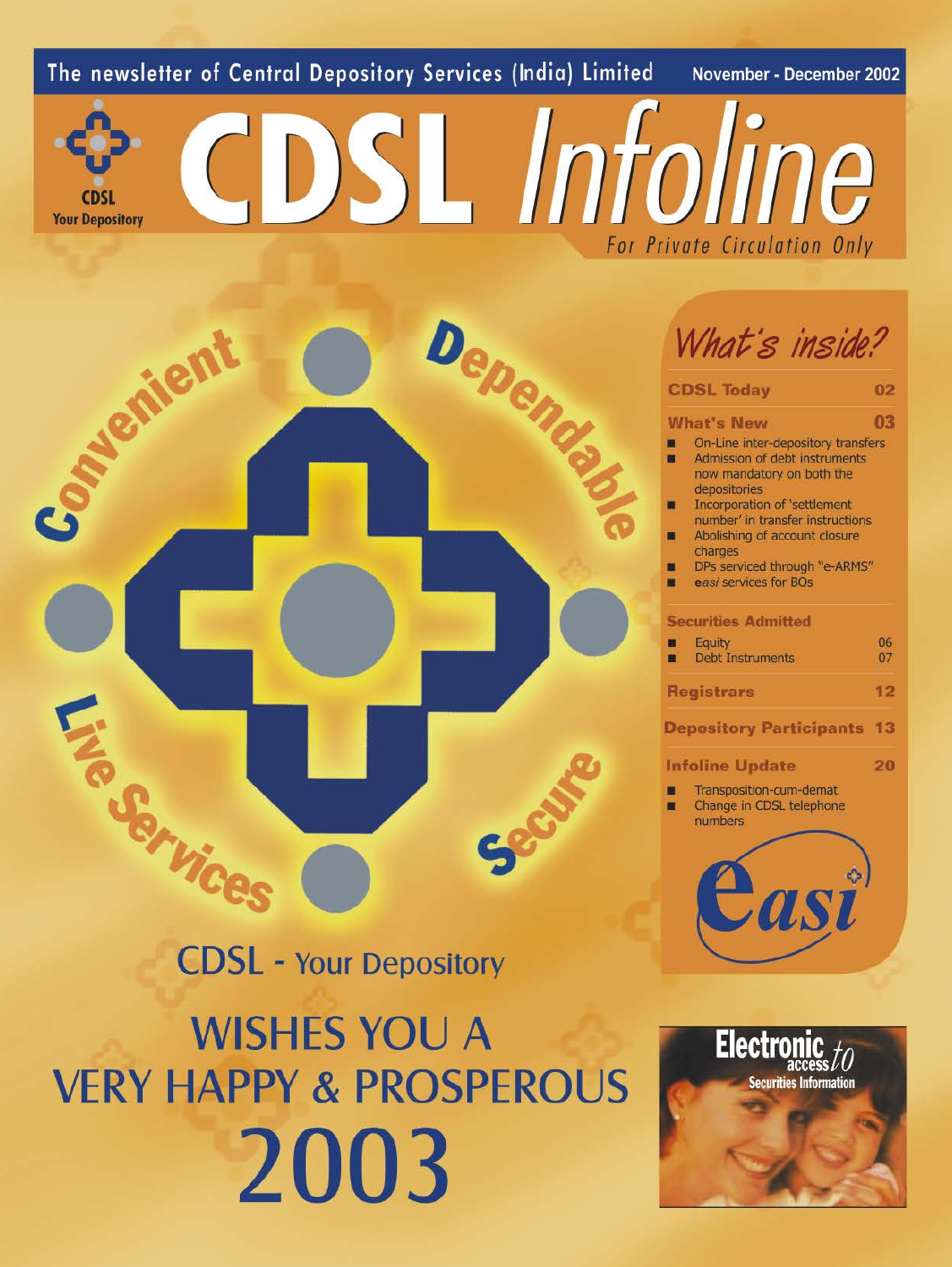# CDSL today : (as of 30.11.2002)

| Security type                                                                       | Nov 2002                 | Nov 2001          |
|-------------------------------------------------------------------------------------|--------------------------|-------------------|
| <b>Equity</b><br><b>Debt</b><br><b>Commercial Paper</b><br><b>Mutual Fund Units</b> | 4524<br>2160<br>72<br>13 | 3886<br>776<br>92 |

# **Securities Admitted**

As on November 30, 2002, the equity of 4524 companies has been admitted into CDSL. Further, CDSL has also admitted 2160 debt instruments, like debentures and bonds, for dematerialisation.

# **Depository Participants**

As on November 30, 2002 CDSL has 181 DPs offering live depository services in 108 cities across 399 locations in the country.

|                                | Nov 2002 | <b>Nov 2001</b> |
|--------------------------------|----------|-----------------|
| <b>Depository Participants</b> | 181      | 160             |
| <b>Branch-DPs</b>              | 229      | 173             |
| Cities                         | 108      | 89              |
| Locations                      | 399      | 314             |

| Securities in CDSL      |       | Nov 2002 Nov 2001 |
|-------------------------|-------|-------------------|
| <b>Quantity (Crore)</b> | 702   | 370               |
| Value (Rs. in crore)    | 30095 | 12613             |

# **Dematerialisation**

Over the last one year, the demat volume and value have increased by 90% and 139% respectively.

# **Settlement**

Over the last one year, the settlement volume and value have increased by 40% and 94% respectively.

| <b>Settlement</b>       | Nov 2002 | <b>Nov 2001</b> |
|-------------------------|----------|-----------------|
| <b>Quantity (Crore)</b> | 20.41    | 14.57           |
| Value (Rs. in Crore)    | 2278.86  | 1172.98         |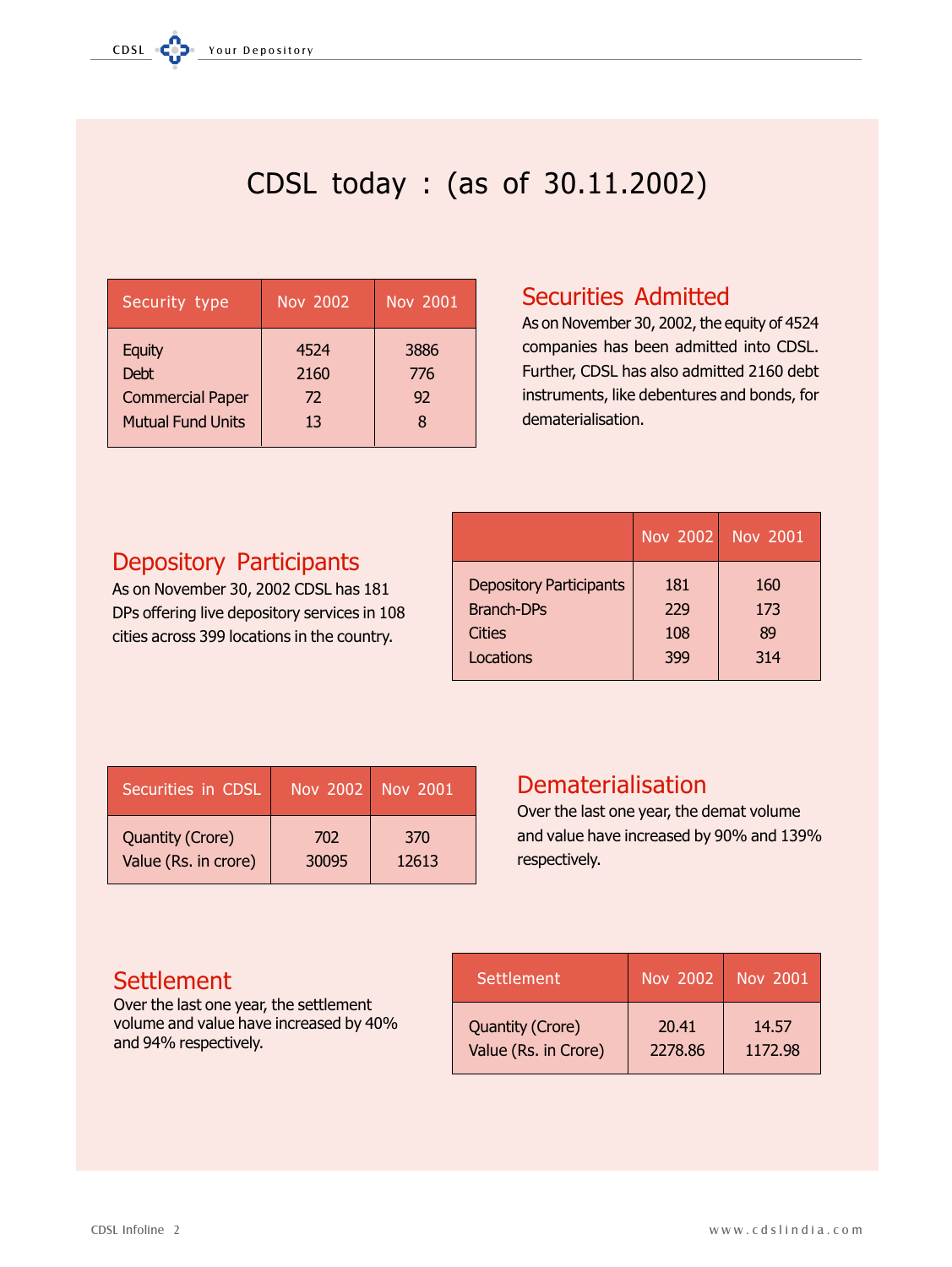# **What's New?**

# On-line inter- depository transfers (OLIDT)

In our July-August 2002 issue, it was indicated that "On-line inter-depository transfers (OLIDT)" facility would be released in December 2002. Users will be happy to note that the facility of OLIDT has since gone live with effect from December 14, 2002.

# Utilities and Benefits of OLIDT:

1. Using this facility, securities can be transferred between the depositories as per the convenience of investors (BOs), clearing members (CMs) and depository participants (DPs), any time during the specified business hours instead of effecting such transfers only at fixed timings.

2. Thus, securities received in payout by BOs / CMs can be transferred immediately to any account with the other depository. This has increased the users' options to utilise securities received for subsequent transactions, particularly, for pay-in. The securities received in the CDSL account would be immediately available to meet the pay-in obligations, using the multiple convenient pay-in options available in the CDSL system like early pay-in, normal pay-in, BO-level pay-in and auto pay-in.

3. The introduction of OLIDT will reduce the counter party risk especially for high value transactions involving debt instruments by moving funds and securities simultaneously. More particularly brokers who work for FIIs will find the new facility very beneficial by delivering the securities to the custodians after payment.

# Admission of debt instruments now mandatory on both the depositories

While most of the issuers of debt instruments prefer to admit their securities with both CDSL & NSDL, there may still be a few, who, being not aware of the benefits of admitting their securities with both the depositories, might have been admitting debt securities in one of the depositories alone. As in case of equity, the admission of debt instruments with both the depositories permits movement between buyers and sellers across the depositories. This improves marketability of the securities, leads to better price discovery and offers an opportunity to accountholders across the depositories to be able to make investment in such instruments.

SEBI, through its circular dated November 1, 2002 has made it mandatory for the issuers to admit their debt instruments on both the depositories.

# Incorporation of "settlement number" in transfer instructions

The importance of incorporation of "settlement" number" in transfer instructions has already been highlighted in our July-August, 2002 issue. It has now been decided that effective January 01, 2003, it will be compulsory for BOs / CMs to mention the "Settlement number" against which securities are being delivered while issuing instruction for transfer of securities from and/or to CM accounts.

DPs should ensure that all BOs / CMs furnish the settlement number before executing the debit instruction lest it should not result into a failed trade. This will also help BOs and CMs to reconcile their holdings settlement-wise as the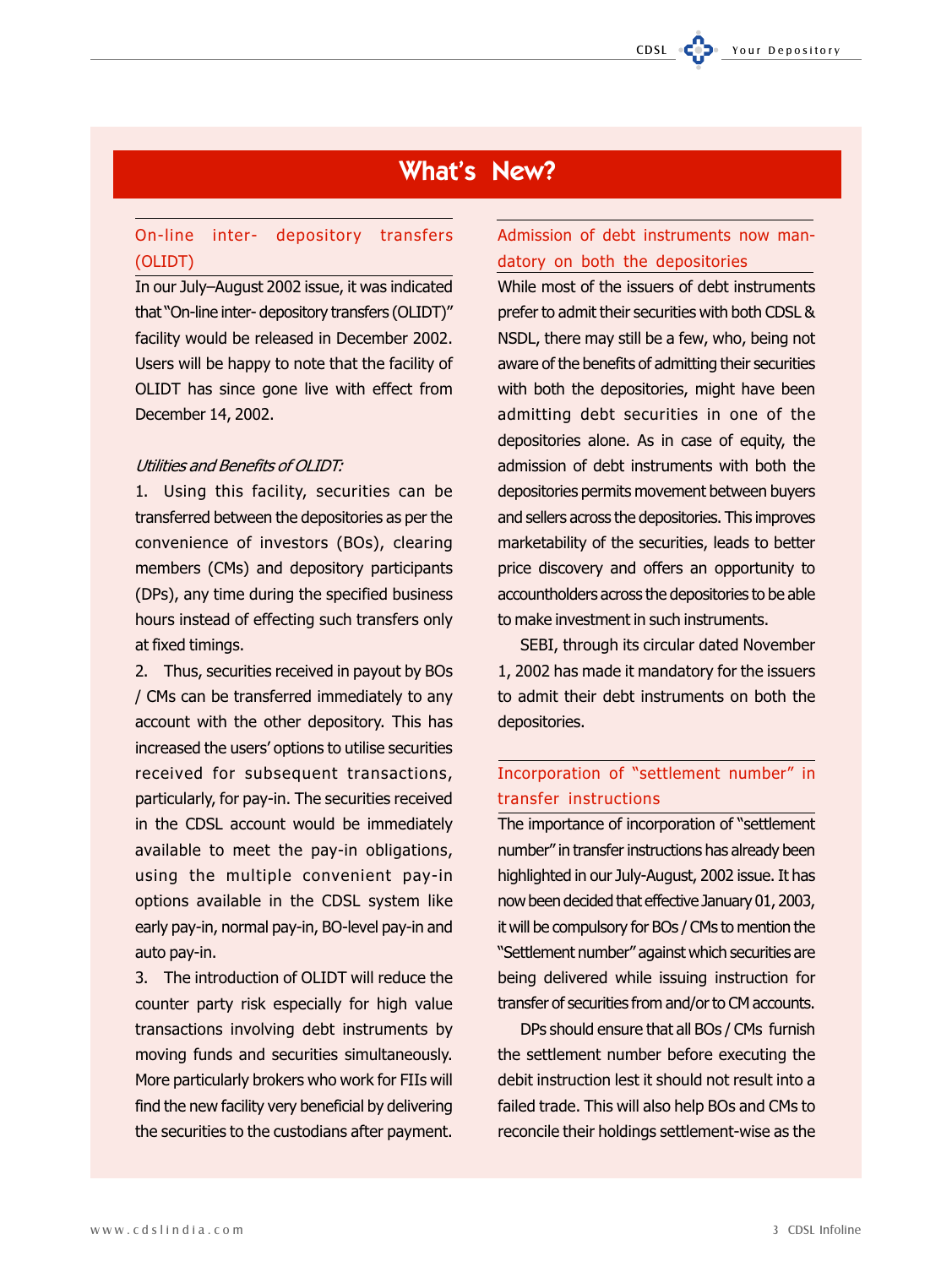transaction statement of the delivering BO / CM account would be reflecting the "settlement" details" for which the securities are being credited to the receiving CM's Pool a/c. However, the settlement details for credits received by BOs / CMs from the other depository would be reflected in the transaction statement provided the delivering account holders from the other depository furnish such details. CMs should also ensure that their clients having demat accounts with the other depository do mention the settlement number as it would lead to faster reconciliation of their transaction statements.

# Abolishing of account closure charges

SEBI had received various representations from BOs to direct DPs not to levy any account closure charges and to allow free movement of securities when an account is closed. In view of the same, SEBI has decided that the DPs shall not charge any account closure charges on BO accounts with effect from November 1, 2002. However, the transaction charges will remain to be charged as may be applicable.

# DPs serviced through e-ARMS

CDSL's centralized database design coupled with the low setup cost for DPs has enabled DPs to offer depository services through electronically connected branches from more that 100 cities in the country. CDSL has noted that in case of any disruption in services due to a malfunction of computers or connectivity at DPs end, CDSL engineers had to be rushed to fix the problem resulting in additional cost to the concerned DP. Besides, any disruption of system would result in downtime causing inconveniences to the BOs.

CDSL, which has always endavoured to provide a low cost solution to its DPs as it would eventually result in a lower cost to the end user, has now launched a state-of-the-art facility named "electronic- Automated Remote Management Support (e-ARMS)", as a utility for instant, on-line technical support and service to DPs through CDSL's own, secured network. With the introduction of 'e-ARMS', any software/operating system related fault that may develop at the DP front end would be analyzed at CDSL's end thereby eliminating the need of deputation of its engineers thus saving both time and cost. The 'Chat' facility available in 'e-ARMS', besides saving the cost of communication will further reduce the downtime at the DP end.

'e-ARMS' which has already been installed at 100 DP centress is being rolled over to other DPs/branches in a phased manner, which is expected to be completed by March 2003. 'e-ARMS' is one more step forward in fulfilling CDSL's vision of providing "centrally managed and supported service" environment to its users, so that users can devote more attention to their business promotion.

# easi services for BOs

CDSL's newly introduced facility "Electronic Access to Securities Information (easi)", details of which were highlighted in our previous issue has been well appreciated by users. Its utility will be increased with the ensuing reduction in settlement cycle to T+2, where access to information of one's demat account will become a key requirement for settling the trades within the stipulated time. easi enables CMs and BOs with CDSL to obtain updated information of their demat accounts through the internet. Names of the DPs/Branches, which are registered under easi services are given hereunder for reference and use of BOs/CMs.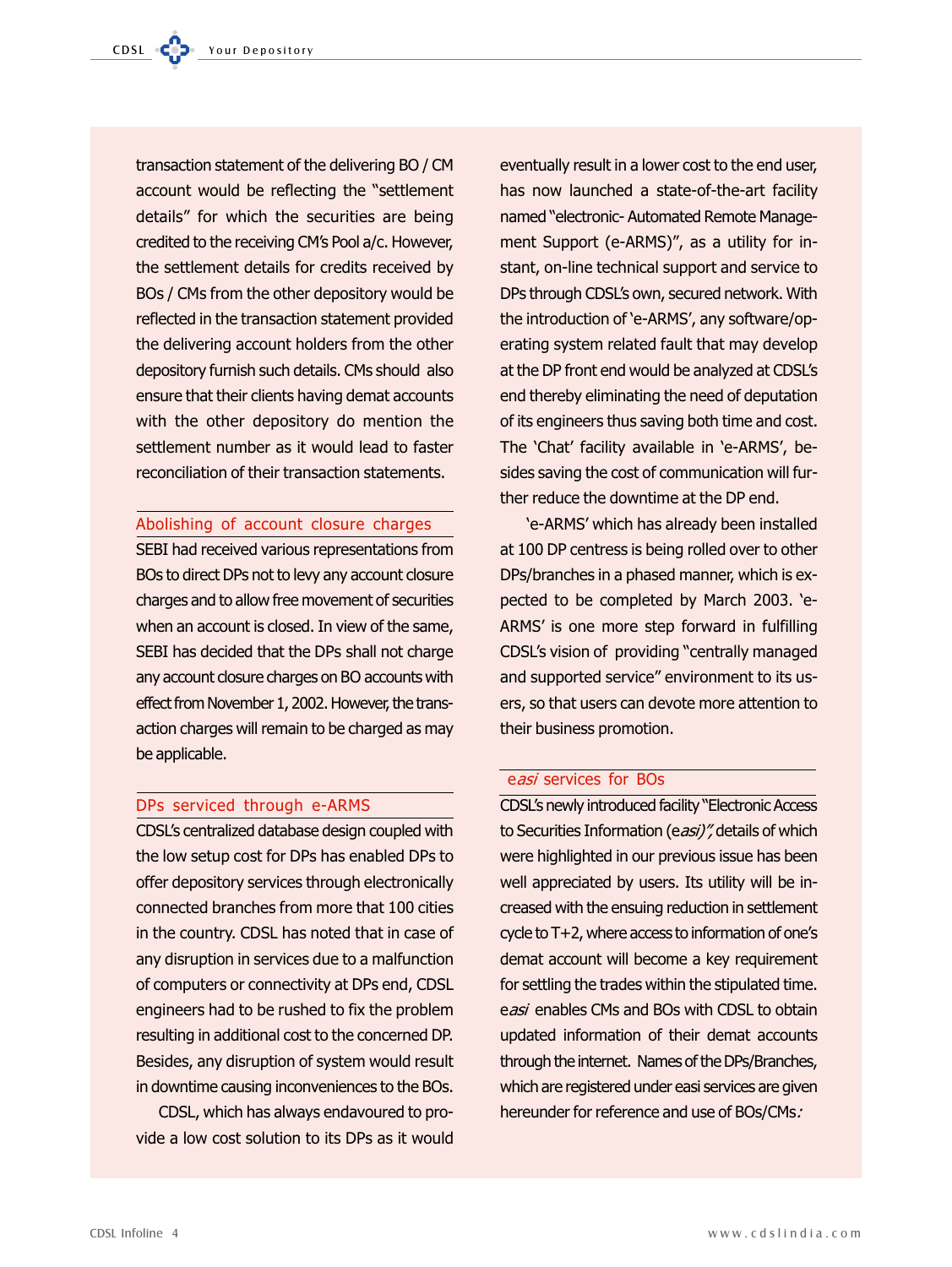# **DPs offering easi**

| DP/Branch Name                                      | Tel. No.           |
|-----------------------------------------------------|--------------------|
| Mumbai                                              |                    |
| Asit C. Mehta Investment Intermediates Ltd.         | 022-28577898       |
| Bank Of Maharashtra                                 | 022-22626748       |
| Bhavik Rajesh Khandhar Shares & Stock Brokers P Ltd | 022 22075651       |
| Birla Sun Life Securities Limited -Main -           | 022-56360000       |
| Birla Sunlife Securities Ltd- Nariman Point         | 022 2880041-43     |
| <b>Centurion Bank Limited</b>                       | 022-22705036/37    |
| Churiwala Securities Pyt Ltd                        | 022-22670035/1713  |
| Dalal & Broacha Stock Broking Pvt. Ltd              | 022-2282 2992      |
| Gandhi Securities & Investment Pvt. Ltd.            | 022-22723836/7     |
|                                                     |                    |
| Inventure Growth & Securities Ltd. Main             | 022-2288 6851      |
| Inventure Growth & Securities Limited - Malad       | 022-2881 6159      |
| Joindre Capital Services Ltd                        | 022-22662292       |
| <b>Motilal Oswal Securities Ltd</b>                 | 022-56391355       |
| Motilal Oswal Securities Ltd - Nariman Point        | 022-56391355       |
| Prabhudas Lilladher Pyt Ltd                         | 022-56322222       |
| R.N.Patwa Share & Stock Brokers (P) Ltd             | 022-22651951       |
| Renaissance Securities Ltd                          | 022 22721213/2632  |
| Saikripa Securities Limited                         | 022-56381744/5     |
| Suresh Rathi Securities Pvt. Limited                | 022-22624787       |
| <b>Sushil Finance Consultants Limited</b>           | 022-56386000       |
| The Greater Bombay Co-Operative Bank Ltd.           | 022-2834 3695      |
| Akola                                               |                    |
| <b>Motilal Oswal Securities Ltd</b>                 | 0724-430 795       |
| <b>Bharuch</b>                                      |                    |
| Gandhi Securities And Investments Pvt. Ltd          | 02642-62140        |
| <b>Bikaner</b>                                      |                    |
| Suresh Rathi Securities Pvt Ltd                     |                    |
|                                                     | 0151-520297        |
| Cochin                                              |                    |
| Cochin Stock Brokers Ltd                            | 0484 401898/3913   |
| Cuttack                                             |                    |
| Gandhi Securities & Investment Pyt Ltd.             | 0671-619036        |
| <b>Dhule</b>                                        |                    |
| Motilal Oswal Securities Ltd                        | 02562-41781        |
| Hyderabad                                           |                    |
| <b>CIL Securities Limited</b>                       | 040-320 3155       |
| The Hyderabad Stock Exchange Ltd                    | 040 3222641-42     |
| Jalgaon                                             |                    |
| Asit C Mehta Investment Intermediates Ltd.          | 0257-226743        |
| Jodhpur                                             |                    |
| Suresh Rathi Securities Pvt. Ltd                    | 0291-636171        |
| Kalol                                               |                    |
| Gandhi Securities And Investment Pvt Ltd            | 02764-22817        |
| Kolhapur                                            |                    |
| Motilal Oswal Securities Ltd.                       | 0231660713         |
| Lucknow                                             |                    |
| Asit C Mehta Investment Intermediates Ltd.          | 0522-255022/23     |
|                                                     |                    |
| <b>Motilal Oswal Securities Ltd</b>                 | 0522-231695/211903 |
| <b>Nasik</b>                                        |                    |
| Asit C. Mehta Investment Intermediates Ltd          | 0253 454174-75     |
| Motilal Oswal Securities Ltd                        | 0253-579201        |
| Rajkot                                              |                    |
| Rajkot Nagarik Sahkari Bank Limited                 | 0281-233 916/917   |
| <b>SKSE Securities Limited</b>                      | 0281-442 145       |
| Vadodara                                            |                    |
| Vadodara Stock Exchange - Clearing House            | 0265-361 534/474   |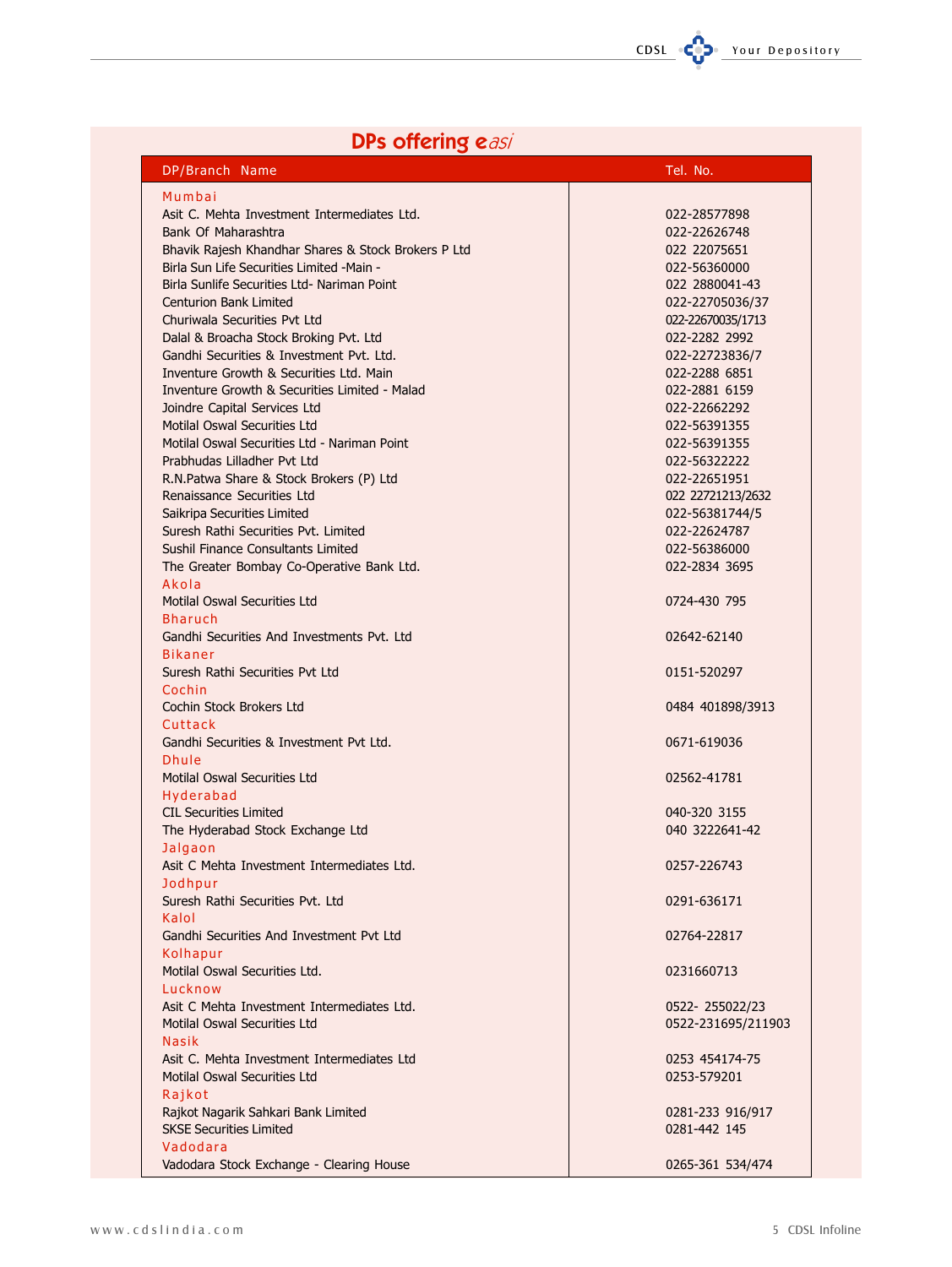Future to be easiest - The proposed enhancements of CDSL's web initiative are more exciting. CMs / BOs will soon be able to transact through CDSL's proposed facility "electronic access to securities information & execution of secured transactions" (easiest). This will include issuance of debit instructions (in case of delivery) from a demat account, which will not only obviate the need of visiting DP office to lodge instruction slip/s, but also facilitate easy compliance of shorter settlement cycles. With the Indian capital market moving towards shorter settlement cycles, this would be one of the first steps in the areas of securities settlement in the direction of introducing 'Straight through Processing'. Besides, BOs will be given the facility to lock and unlock their demat accounts by themselves.

BOs serviced by the above mentioned DPs and wishing to avail of easi services, may download the registration form from CDSL's website www.cdslindia.com and forward the same duly completed to their DPs. It may be noted that CDSL currently does not collect any registration charge from BOs. Similarly, the DPs who have still not registered under easi may also download the 'DP registration form' and submit their application to CDSL. Further information in this regard may be obtained from 'CDSL Help Desk' on Tel : 2272 3333 Extn: 8624/8663/8639.

# Listed Equities admitted with CDSL during November-December, 2002

| Sr.<br>No. | <b>ISIN</b>      | Issuer Name                            | Sr.<br>No. | <b>ISIN</b>      | Issuer Name                           |
|------------|------------------|----------------------------------------|------------|------------------|---------------------------------------|
|            | INE715F01014     | <b>ACE India Limited</b>               |            | 11. INE781B01015 | Noida Toll Bridge Company Limited     |
| 2.         | INE802F01010     | Calcutta Security Printers Limited     |            | 12. INE798F01010 | Panchmahal Steel Limited              |
| 3.         | INE476A01014     | Canara Bank                            |            | 13. INE800F01014 | Residency Housing Finance Limited     |
| 4.         | INE772F01015     | Chokhani International Limited         |            | 14. INE947E01016 | Savera Commercial Enterprises Limited |
| 5.         | INE810F01013     | Conrad Tele Films Limited              |            | 15. INE949E01012 | Sparton Commerce Limited              |
| 6.         | INE771F01017     | Fischer Inorganics & Aromatics Limited |            | 16. INE743F01016 | Sun Fund Management Limited           |
| 7.         | INE659F01014     | Gujarat Inject (Kerala) Limited        |            | 17. INE656F01010 | Swastik Roofing Limited               |
| 8.         | INE775F01018     | Hada Textiles Industries Limited       |            | 18. INE686F01017 | <b>UB Beer Limited</b>                |
| 9.         | INE773F01013     | Niraj Jindal Ispat Udyog Limited       |            | 19. INE807F01019 | Visistha Traders & Finance Limited    |
|            | 10. INE945E01010 | Nistha Traders Limited                 |            |                  |                                       |
|            |                  |                                        |            |                  |                                       |

# Commercial Papers admitted during November - December 2002

| Sr.<br>No.     | <b>ISIN</b>  | Issuer Name                       | Allotment<br>Date | Redemption<br>Date |
|----------------|--------------|-----------------------------------|-------------------|--------------------|
| $\mathbf{1}$   | INE556A14032 | Avenits Cropscience India Limited | 29-11-2002        | 27-02-2003         |
| 2              | INE495A14132 | Dalmia Cement (Bharat) Limited    | 03-12-2002        | 03-03-2003         |
| 3              | INE975A14026 | Elder Pharmaceuticals Limited     | 07-11-2002        | 06-02-2003         |
| $\overline{4}$ | INE514E14082 | Export-Import Bank of India       | 29-11-2002        | 28-11-2003         |
| 5              | INE079A14100 | Gujarat Ambuja Cements Limited    | 15-11-2002        | 13-02-2003         |
| 6              | INE573A14037 | J K Industries Limited            | 27-11-2002        | 25-02-2003         |
| $\overline{7}$ | INE018A14AM2 | Larsen & Toubro Limited           | 12-11-2002        | 10-02-2003         |
| 8              | INE018A14AO8 | Larsen & Toubro Limited           | 13-11-2002        | 11-02-2003         |
| 9              | INE018A14AP5 | Larsen & Toubro Limited           | 20-11-2002        | 18-02-2003         |
| 10             | INE331A14063 | Madras Cements Limited            | 12-11-2002        | 28-10-2003         |
| 11             | INE984D14105 | Raymond Apparel Limited           | 26-11-2002        | 21-02-2003         |
| 12             | INE671A14146 | <b>Tata Honeywell Limited</b>     | 13-11-2002        | 11-02-2003         |
| 13             | INE671A14153 | <b>Tata Honeywell Limited</b>     | 27-11-2002        | 25-02-2003         |
| 14             | INE676A14061 | <b>Tata Telecom Limited</b>       | 22-11-2002        | 20-02-2003         |
| 15             | INE806C14037 | TIL Limited                       | 20-11-2002        | 13-02-2003         |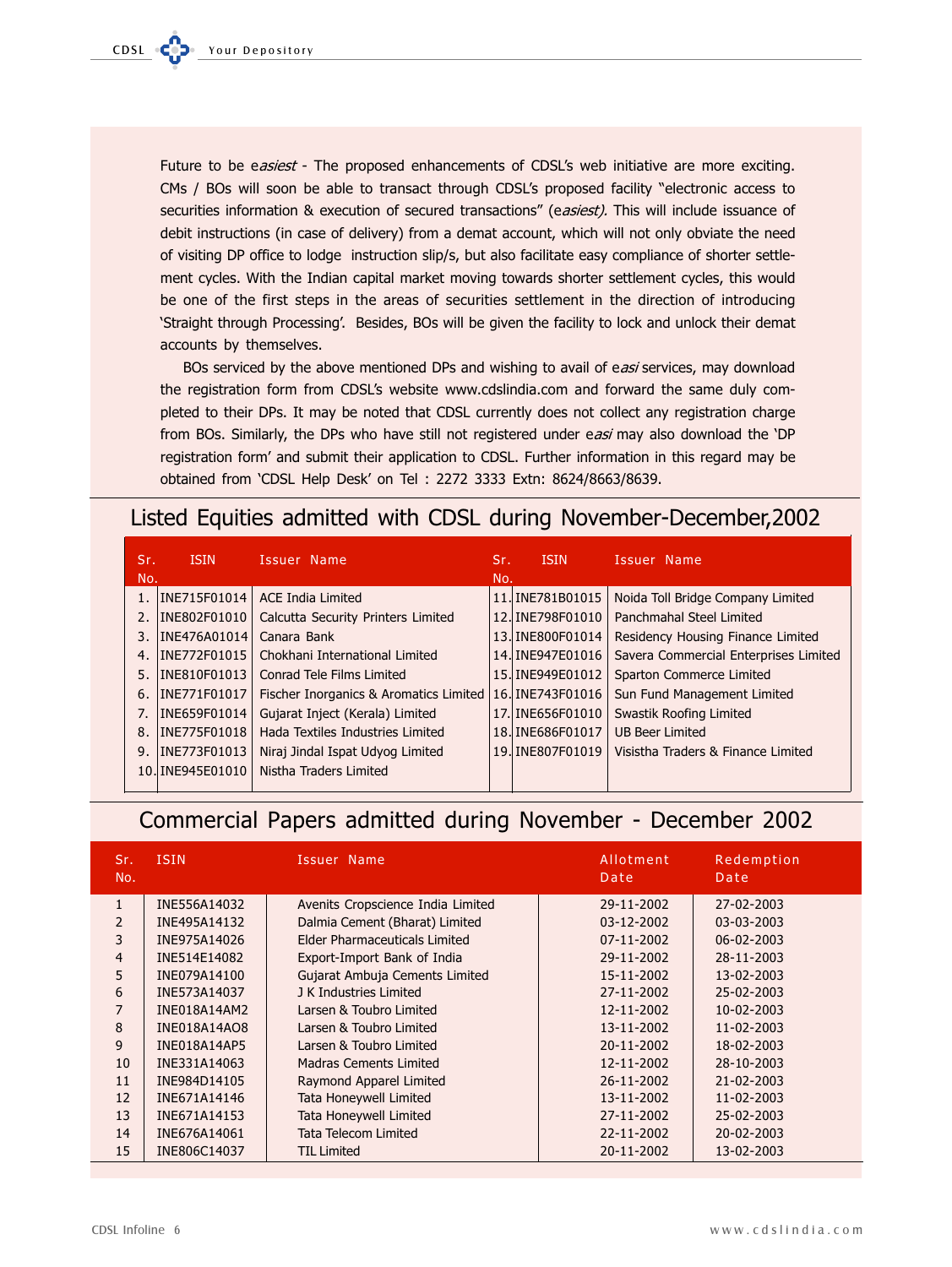# CDSL

# Debt Instruments Admitted - November to December, 2002

| <b>ISIN</b>         | Description of the Debt Instruments                                                                                                              |                  |  | <b>ISIN</b>            | Description of the Debt Instruments                                                                                                              |
|---------------------|--------------------------------------------------------------------------------------------------------------------------------------------------|------------------|--|------------------------|--------------------------------------------------------------------------------------------------------------------------------------------------|
|                     | Andhra Pradesh State Financial Corporation                                                                                                       |                  |  |                        | INE127A07077 16.00% - ESRSTEEL SR NC N Cumu.                                                                                                     |
|                     | INE695F09011 11.00% Guaranteed N Cumu. NC SLR Bonds s DOM - 11-02-2003                                                                           |                  |  |                        | Debentures (1998 Issue) Final DOM - 01-06-2006                                                                                                   |
|                     | INE695F09029 11.00% Guaranteed N Cumu. NC SLR Bonds s DOM - 23-06-2008                                                                           |                  |  |                        | INE127A07085 16.00% - ESRSTEEL SR NC N Cumu.                                                                                                     |
|                     | INE695F09037 11.50% Guaranteed N Cumu. NC SLR Bonds s DOM - 15-11-2008                                                                           |                  |  |                        | Debentures Final DOM - 01-04-200                                                                                                                 |
|                     | INE695F09045 11.50% Guaranteed N Cumu. NC SLR Bonds s DOM - 06-02-2009<br>INE695F09052 11.50% Guaranteed N Cumu. NC SLR Bonds s DOM - 19-06-2009 |                  |  |                        | INE127A07119 17.00% - ESRSTEEL SR NC N Cumu.<br>Debentures Final DOM - 01-04-200                                                                 |
|                     | INE695F09060 11.50% Guaranteed N Cumu. NC SLR Bonds s DOM - 23-10-2009                                                                           |                  |  |                        | INE127A07127 19.50% - ESRSTEEL SR NC N Cumu.                                                                                                     |
|                     | INE695F09078 11.50% Guaranteed N Cumu. NC SLR Bonds s DOM - 02-01-2010                                                                           |                  |  |                        | Debentures Final DOM - 01-04-200                                                                                                                 |
|                     | INE695F09086 11.50% Guaranteed N Cumu. NC SLR Bonds s DOM - 27-06-2010                                                                           |                  |  |                        | INE127A07143 19.50% - ESRSTEEL SR NC N Cumu.                                                                                                     |
|                     | INE695F09094 11.50% Guaranteed N Cumu. NC SLR Bonds s DOM - 14-11-2010                                                                           |                  |  |                        | Debentures Final DOM - 01-04-2006                                                                                                                |
|                     | INE695F09102 11.50% Guaranteed N Cumu. NC SLR Bonds s DOM - 13-02-2011                                                                           |                  |  |                        | INE127A07150 16.00% - ESRSTEEL SR NC N Cumu.                                                                                                     |
|                     | INE695F09110 11.50% Guaranteed N Cumu. NC SLR Bonds s DOM - 02-09-2011<br>INE695F09128 11.50% Guaranteed N Cumu. NC SLR Bonds s DOM - 08-01-2012 |                  |  |                        | Debentures Final DOM - 01-04-2007<br>INE127A07168 16.00% - ESRSTEEL SR NC N Cumu.                                                                |
|                     | INE695F09136 12.00% Guaranteed N Cumu. NC SLR Bonds s DOM - 12-02-2012                                                                           |                  |  |                        | Debentures Final DOM - 15-06-2005                                                                                                                |
|                     | INE695F09144 12.00% Guaranteed N Cumu. NC SLR Bonds s DOM - 27-08-2007                                                                           |                  |  |                        | INE127A07176 16.00% - ESRSTEEL SR NC N Cumu.                                                                                                     |
|                     | INE695F09151 13.00% Guaranteed N Cumu. NC SLR Bonds s DOM - 22-12-2007                                                                           |                  |  |                        | Debentures Final DOM - 01-06-2008                                                                                                                |
|                     | INE695F09169 13.00% Guaranteed N Cumu. NC SLR Bonds s DOM - 11-08-2003                                                                           |                  |  |                        | GMR Infrastructure Limited                                                                                                                       |
|                     | INE695F09177 13.50% Guaranteed N Cumu. NC SLR Bonds s DOM - 03-01-2004<br>INE695F09185 13.50% Guaranteed N Cumu. NC SLR Bonds s DOM - 28-08-2004 |                  |  |                        | INE776C07028 GMR - 12% SR NC N Cumu.                                                                                                             |
|                     | INE695F09193 12.50% Guaranteed N Cumu. NC SLR Bonds s DOM - 31-01-2005                                                                           |                  |  |                        | Debentures - Private Placement DOM - 31-03-2004<br>Godavari Marathwada Irrigation Development Corporation                                        |
|                     | INE695F09201 12.50% Guaranteed N Cumu. NC SLR Bonds s DOM - 02-08-2005                                                                           |                  |  |                        | INE671E07019 GMIDC - Secured NCR Bonds -Sr I - issued in the nature of Bonds                                                                     |
|                     | INE695F09219 14.00% Guaranteed N Cumu. NC SLR Bonds s DOM - 06-12-2005                                                                           |                  |  |                        | DOM - 11-03-2007                                                                                                                                 |
|                     | INE695F09227 14.00% Guaranteed N Cumu. NC SLR Bonds s DOM - 18-09-2006                                                                           |                  |  |                        | INE671E07027 GMIDC - Secured NCR Bonds -Sr II - issued in the nature of Bonds                                                                    |
|                     | INE695F09235 13.85% Guaranteed N Cumu. NC SLR Bonds s DOM - 29-01-2007                                                                           |                  |  |                        | DOM - 15-09-2007                                                                                                                                 |
|                     | INE695F09243 13.75% Guaranteed N Cumu. NC SLR Bonds s DOM - 22-10-2007<br>INE695F09250 12.30% Guaranteed N Cumu. NC SLR Bonds s DOM - 21-01-2008 |                  |  |                        | INE671E07035 GMIDC - Secured NCR Bonds -Sr III<br>Instrument A - issued in the nature of Bonds DOM - 15-09-2010                                  |
|                     | INE695F09268 12.30% Guaranteed N Cumu. NC SLR Bonds s DOM - 16-03-2008                                                                           |                  |  |                        | INE671E07043 GMIDC - Secured NCR Bonds -Sr III                                                                                                   |
|                     | INE695F09276 12.30% Guaranteed N Cumu. NC SLR Bonds s DOM - 17-02-2009                                                                           |                  |  |                        | Instrument B - issued in the nature of Bonds DOM - 15-09-2015                                                                                    |
|                     | INE695F09284 12.50% Guaranteed N Cumu. NC SLR Bonds s DOM - 07-06-2010                                                                           |                  |  |                        | INE671E07050 GMIDC - Secured NCR Bonds -Sr III                                                                                                   |
|                     | INE695F09292 10.52% Guaranteed N Cumu. NC SLR Bonds s DOM - 27-06-2010                                                                           |                  |  |                        | Instrument C - issued in the nature of Bonds DOM - 08-11-2008                                                                                    |
|                     | INE695F09300 11.33% Guaranteed N Cumu. NC SLR Bonds s DOM - 28-03-2011                                                                           |                  |  |                        | INE671E07068 GMIDC - Secured NCR Bonds -Sr IV Instrument A -                                                                                     |
|                     | INE695F09318 10.50% Guaranteed N Cumu. NC SLR Bonds s DOM - 28-06-2011<br>INE695F09326 9.90% Guaranteed N Cumu. NC SLR Bonds s DOM - 20-12-2011  |                  |  |                        | issued in the nature of Bonds - LOA issued DOM - 08-11-2011<br>INE671E07076 GMIDC - Secured NCR Bonds -Sr IV Instrument B -                      |
|                     | INE695F09334 8.35% Guaranteed N Cumu. NC SLR Bonds s DOM - 20-02-2012                                                                            |                  |  |                        | issued in the nature of Bonds - LOA issued DOM - 08-11-2013                                                                                      |
|                     | INE695F09342 8.30% Guaranteed N Cumu. NC SLR Bonds s DOM - 21-03-2012                                                                            |                  |  |                        | INE671E07084 GMIDC - Secured NCR Bonds -Sr IV Instrument C -                                                                                     |
|                     | INE695F09359 8.00% Guaranteed N Cumu. NC SLR Bonds s DOM - 25-07-2012                                                                            |                  |  |                        | issued in the nature of Bonds - LOA issued DOM - 08-11-2011                                                                                      |
|                     | INE695F09367 7.92% Guaranteed N Cumu. NC SLR Bonds s DOM - 01-05-2010                                                                            |                  |  |                        | INE671E07092 GMIDC - Secured NCR Bonds -Sr IV Instrument D -                                                                                     |
| Bank of India       | INE084A09043 BOI - 7.25% NC Bonds DOM - 12-04-2004                                                                                               |                  |  |                        | issued in the nature of Bonds - LOA issued Final DOM - 30-03-2005<br>Grid Corporation of Orissa Limited                                          |
|                     | BASF Styrenics Private Limited                                                                                                                   |                  |  |                        | INE610F09010 GRIDCO - 15.00% Unsecured NC N Cumu. Bonds- Series I/98 -                                                                           |
|                     | INE765F07016 BASF - 10.90% SR NCD                                                                                                                | DOM - 12-06-2004 |  |                        | Final DOM - 20-10-2005                                                                                                                           |
|                     | INE765F07024 BASF - 10.65% SR NCD                                                                                                                | DOM - 20-06-2004 |  |                        | INE610F09028 GRIDCO - 15.25% Unsecured NC N Cumu. Bonds- Series II/98 -                                                                          |
|                     | INE765F07032 BASF - 10.65% SR NCD                                                                                                                | DOM - 14-08-2003 |  |                        | Final DOM - 01-02-2009                                                                                                                           |
|                     | Borosil Glass Works Limited                                                                                                                      |                  |  |                        | INE610F09036 GRIDCO - 15.00% Unsecured NC N Cumu. Bonds- Series IB/99 -                                                                          |
|                     | INE666D07011 15.50% SR NC N Cumu. Debentures Final DOM - 14-08-2006<br>INE666D07029 13.25% SR NC N Cumu. Debentures Final DOM - 23-03-2006       |                  |  |                        | Final DOM - 01-02-2009<br>INE610F09036 GRIDCO - 15.00% Unsecured NC N Cumu. Bonds- Series IC/99 -                                                |
|                     | Dewan Housing Finance Corporation Limited                                                                                                        |                  |  |                        | Final DOM - 01-04-2005                                                                                                                           |
|                     | INE202B07019 12.90% SR NCD - Tranche II Final DOM - 26-09-2006                                                                                   |                  |  |                        | INE610F09044 GRIDCO - 15.00% Unsecured NC N Cumu. Bonds- Series IA/98 -                                                                          |
|                     | INE202B07027 12.90% SR NCD Final DOM - 29-11-200                                                                                                 |                  |  |                        | Final DOM - 01-04-2008                                                                                                                           |
|                     | INE202B07035 12.90% SR NCD Final DOM - 14-01-2007                                                                                                |                  |  |                        | INE610F09051 GRIDCO - 15.00% Unsecured NC N Cumu. Bonds- Series III/98 -                                                                         |
|                     | INE202B07043 11.89% SR NCD<br>INE202B07050 11.50% SR NCD Final DOM - 17-03-2008                                                                  | DOM - 06-11-2006 |  | Haren Textiles Limited | DOM - 31-03-2006                                                                                                                                 |
|                     | INE202B07068 10.50% SR NCD                                                                                                                       | DOM - 17-03-2005 |  |                        | INE735F08017 HAREN - 18.00% Unsecured Optionally Convertible Debentures                                                                          |
|                     | INE202B07076 10.50% SR NCD Final DOM - 14-03-2018                                                                                                |                  |  |                        | DOM - 14-12-2002                                                                                                                                 |
|                     | INE202B07084 10.50% SR NCD Final DOM - 31-03-2006                                                                                                |                  |  |                        | Housing and Urban Development Corporation Limited (HUDCO)                                                                                        |
| Essar Steel Limited |                                                                                                                                                  |                  |  |                        | INE031A07048 HUDCO - 11% SR NCD 2002 SLR Series XXX E DOM - 14-12-2002                                                                           |
|                     | INE127A07028 14.00% - ESRSTEEL SR NC N Cumu.                                                                                                     |                  |  |                        | INE031A07055 HUDCO - 11% SR NCD 2002 SLR Series XXX D DOM - 14-12-2002                                                                           |
|                     | Debentures Final DOM - 01-04-2006<br>INE127A07036 14.00% - ESRSTEEL SR NC N Cumu.                                                                |                  |  |                        | INE031A07063 HUDCO - 11% SR NCD 2002 SLR Series XXX C DOM - 14-12-2002<br>INE031A07071 HUDCO - 11% SR NCD 2002 SLR Series XXX B DOM - 14-12-2002 |
|                     | Debentures Final DOM - 01-04-200                                                                                                                 |                  |  |                        | INE031A07089 HUDCO - 11% SR NCD 2002 SLR Series XXX A DOM - 15-06-2008                                                                           |
|                     | INE127A07044 14.00% - ESRSTEEL SR NC N Cumu.                                                                                                     |                  |  |                        | INE031A07097 HUDCO - 11.50% SR NCD 2008 SLR Series XXXI D                                                                                        |
|                     | Debentures Final DOM - 01-04-200                                                                                                                 |                  |  |                        | DOM - 15-06-2008                                                                                                                                 |
|                     | INE127A07051 14.00% - ESRSTEEL SR NC N Cumu.                                                                                                     |                  |  |                        | INE031A07105 HUDCO - 11.50% SR NCD 2008 SLR Series XXXI C                                                                                        |
|                     | Debentures Final DOM - 28-04-2005<br>INE127A07069 14.00% - ESRSTEEL SR NC N Cumu.                                                                |                  |  |                        | DOM - 15-06-2008<br>INE031A07113 HUDCO - 11.50% SR NCD 2008 SLR Series XXXI B                                                                    |
|                     | Debentures Final DOM - 01-06-200                                                                                                                 |                  |  |                        | DOM - 15-06-2008                                                                                                                                 |
|                     | INE127A07077 16.00% - ESRSTEEL SR NC N Cumu.                                                                                                     |                  |  |                        | INE031A07121 HUDCO - 11.50% SR NCD 2008 SLR Series XXXI A                                                                                        |
|                     | Debentures (1998 Issue) Final DOM - 01-06-2006                                                                                                   |                  |  |                        | DOM - 12-10-2008                                                                                                                                 |
|                     | INE127A07077 16.00% - ESRSTEEL SR NC N Cumu.                                                                                                     |                  |  |                        | INE031A07139 HUDCO - 11.50% SR NCD -2008 SLR Series - XXXII E                                                                                    |
|                     | Debentures (1998 Issue) Final DOM - 01-06-2006                                                                                                   |                  |  |                        | DOM - 12-10-2008                                                                                                                                 |
|                     | INE127A07077 16.00% - ESRSTEEL SR NC N Cumu.<br>Debentures (1998 Issue) Final DOM - 01-06-2006                                                   |                  |  |                        | INE031A07147 HUDCO - 11.50% SR NCD -2008 SLR Series - XXXII D<br>DOM - 12-10-2008                                                                |
|                     | INE127A07077 16.00% - ESRSTEEL SR NC N Cumu.                                                                                                     |                  |  |                        | INE031A07154 HUDCO - 11.50% SR NCD -2008 SLR Series - XXXII C                                                                                    |
|                     | Debentures (1998 Issue) Final DOM - 01-06-2006                                                                                                   |                  |  |                        | DOM - 12-10-2008                                                                                                                                 |

●DOM - Date of Maturity ( where ever redemption is in more than one installment 'Final DOM' is mentioned)<br>● NCDs - Non Convertible Debentures ● NCBs - Non Convertible - Bonds ● NCR - Non Convertible Redeemable<br>●UMD -Unsec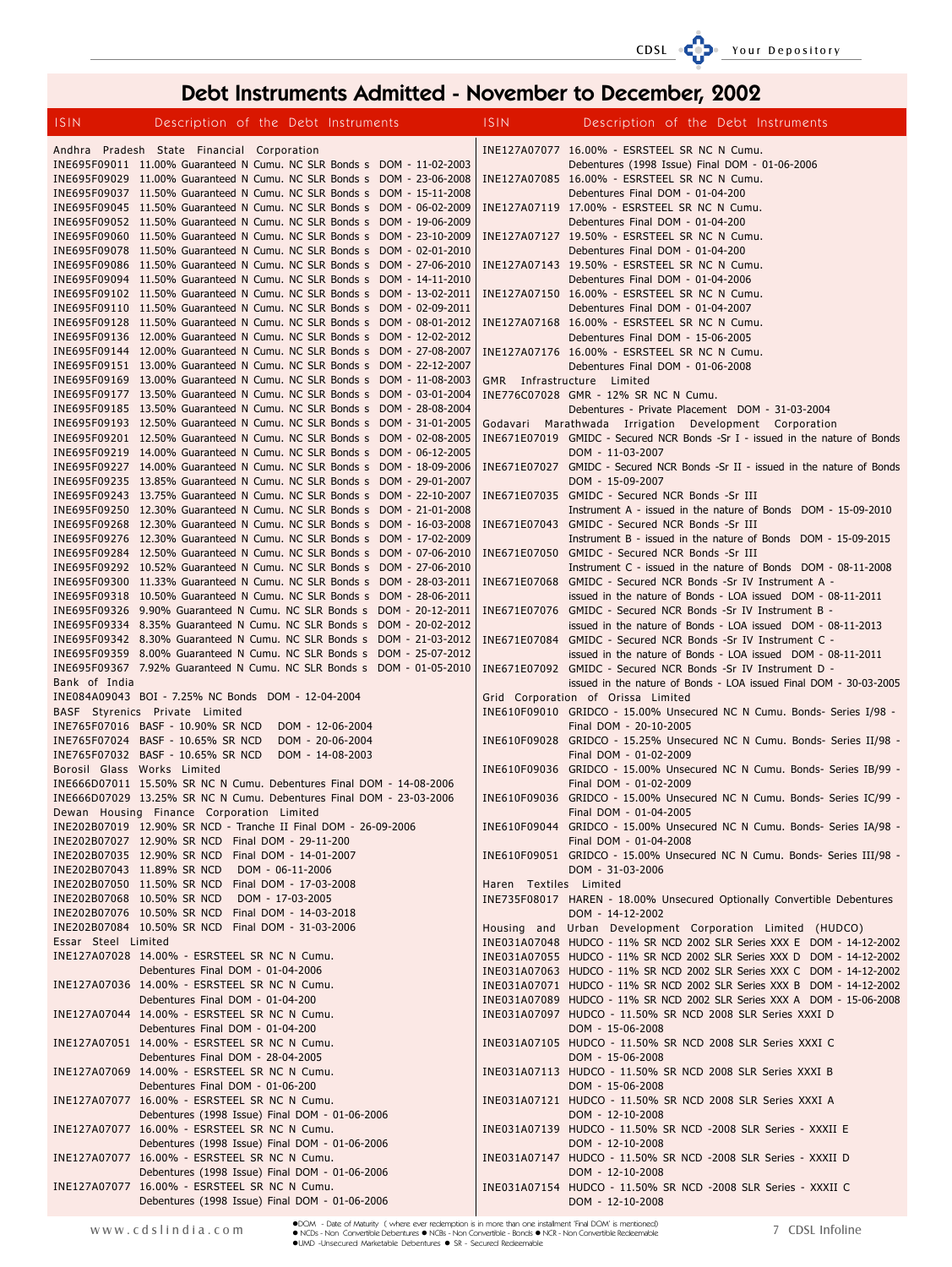CDSL <sup>o</sup>

ur Depository

| <b>ISIN</b> | Description of the Debt Instruments                                                                                                                  | ISIN. | Description of the Debt Instruments                                                                                                                           |
|-------------|------------------------------------------------------------------------------------------------------------------------------------------------------|-------|---------------------------------------------------------------------------------------------------------------------------------------------------------------|
|             | INE031A07162 HUDCO - 11.50% SR NCD -2008 SLR Series - XXXII B                                                                                        |       | INE031A07626 HUDCO - 13.50% SR NCD -2004 SLR Series - XLII B<br>DOM - 28-03-2004                                                                              |
|             | DOM - 12-10-2008<br>INE031A07170 HUDCO - 11.50% SR NCD -2008 SLR Series - XXXII A<br>DOM - 20-12-2008                                                |       | INE031A07634 HUDCO - 13.50% SR NCD -2004 SLR Series - XLII A                                                                                                  |
|             | INE031A07188 HUDCO - 11.50% SR NCD 2008 SLR Series XXXIII E                                                                                          |       | DOM - 27-03-2005<br>INE031A07642 HUDCO - 12.50% SR NCD -2005 SLR Series - XLIII E                                                                             |
|             | DOM - 20-12-2008<br>INE031A07196 HUDCO - 11.50% SR NCD 2008 SLR Series XXXIII D                                                                      |       | DOM - 27-03-2005<br>INE031A07659 HUDCO - 12.50% SR NCD -2005 SLR Series - XLIII D                                                                             |
|             | DOM - 20-12-2008<br>INE031A07204 HUDCO - 11.50% SR NCD 2008 SLR Series XXXIII C                                                                      |       | DOM - 27-03-2005<br>INE031A07667 HUDCO - 12.50% SR NCD -2005 SLR Series - XLIII C                                                                             |
|             | DOM - 20-12-2008<br>INE031A07212 HUDCO - 11.50% SR NCD 2008 SLR Series XXXIII B<br>DOM - 20-12-2008                                                  |       | DOM - 27-03-2005<br>INE031A07675 HUDCO - 12.50% SR NCD -2005 SLR Series - XLIII B<br>DOM - 27-03-2005                                                         |
|             | INE031A07220 HUDCO - 11.50% SR NCD 2008 SLR Series XXXIII A<br>DOM - 31-08-2009                                                                      |       | INE031A07683 HUDCO - 12.50% SR NCD -2005 SLR Series - XLIII A<br>DOM - 11-03-2006                                                                             |
|             | INE031A07261 HUDCO - 11.50% SR NCD 2009 SLR Series XXXV E<br>DOM - 31-08-2009                                                                        |       | INE031A07691 HUDCO - 14% SR NCD 2006 SLR Series XLIV G<br>DOM - 11-03-2006                                                                                    |
|             | INE031A07279 HUDCO - 11.50% SR NCD 2009 SLR Series XXXV D<br>DOM - 31-08-2009                                                                        |       | INE031A07709 HUDCO - 14% SR NCD 2006 SLR Series XLIV F<br>DOM - 11-03-2006                                                                                    |
|             | INE031A07287 HUDCO - 11.50% SR NCD 2009 SLR Series XXXV C<br>DOM - 31-08-2009                                                                        |       | INE031A07717 HUDCO - 14% SR NCD 2006 SLR Series XLIV E<br>DOM - 11-03-2006                                                                                    |
|             | INE031A07295 HUDCO - 11.50% SR NCD 2009 SLR Series XXXV B<br>DOM - 31-08-2009                                                                        |       | INE031A07725 HUDCO - 14% SR NCD 2006 SLR Series XLIV D<br>DOM - 11-03-2006                                                                                    |
|             | INE031A07303 HUDCO - 11.50% SR NCD 2009 SLR Series XXXV A<br>DOM - 26-06-2010                                                                        |       | INE031A07733 HUDCO - 14% SR NCD 2006 SLR Series XLIV C<br>DOM - 11-03-2006                                                                                    |
|             | INE031A07311 HUDCO - 11.50% SR NCD -2010 SLR Series - XXXVI E<br>DOM - 26-06-2010                                                                    |       | INE031A07741 HUDCO - 14% SR NCD 2006 SLR Series XLIV B<br>DOM - 11-03-2006                                                                                    |
|             | INE031A07329 HUDCO - 11.50% SR NCD -2010 SLR Series - XXXVI D<br>DOM - 26-06-2010                                                                    |       | INE031A07758 HUDCO - 14% SR NCD 2006 SLR Series XLIV A<br>DOM - 27-03-2008                                                                                    |
|             | INE031A07337 HUDCO - 11.50% SR NCD -2010 SLR Series - XXXVI C<br>DOM - 26-06-2010                                                                    |       | INE031A07766 HUDCO - 12.30% SR NCD 2008 SLR Series XLV E<br>DOM - 27-03-2008                                                                                  |
|             | INE031A07345 HUDCO - 11.50% SR NCD -2010 SLR Series - XXXVI B<br>DOM - 26-06-2010                                                                    |       | INE031A07774 HUDCO - 12.30% SR NCD 2008 SLR Series XLV D<br>DOM - 27-03-2008                                                                                  |
|             | INE031A07352 HUDCO - 11.50% SR NCD -2010 SLR Series - XXXVI A<br>DOM - 05-10-2010                                                                    |       | INE031A07782 HUDCO - 12.30% SR NCD 2008 SLR Series XLV C<br>DOM - 27-03-2008                                                                                  |
|             | INE031A07360 HUDCO - 11.50% SR NCD -2010 SLR Series - XXXVII E<br>DOM - 05-10-2010                                                                   |       | INE031A07790 HUDCO - 12.30% SR NCD 2008 SLR Series XLV B<br>DOM - 27-03-2008                                                                                  |
|             | INE031A07378 HUDCO - 11.50% SR NCD -2010 SLR Series - XXXVII D<br>DOM - 05-10-2010                                                                   |       | INE031A07808 HUDCO - 12.30% SR NCD 2008 SLR Series XLV A<br>DOM - 15-02-2003                                                                                  |
|             | INE031A07386 HUDCO - 11.50% SR NCD -2010 SLR Series - XXXVII C<br>DOM - 05-10-2010                                                                   |       | INE031A08053 HUDCO - 10.50% Taxfree UnSR NC Bonds -Series V -<br>Option A - DOM - 12-03-2003                                                                  |
|             | INE031A07394 HUDCO - 11.50% SR NCD -2010 SLR Series - XXXVII B<br>DOM - 05-10-2010<br>INE031A07402 HUDCO - 11.50% SR NCD -2010 SLR Series - XXXVII A |       | INE031A08061 HUDCO - 10.50% Taxfree UnSR NC Bonds -Series V -<br>Option B - DOM - 27-03-2003<br>INE031A08079 HUDCO - 10.50% Taxfree UnSR NC Bonds -Series V - |
|             | DOM - 25-09-2011<br>INE031A07410 HUDCO - 11.50% SR NCD 2011 SLR Series XXXVIII E                                                                     |       | Option C - DOM - 30-03-2003<br>INE031A08087 HUDCO - 10.50% Taxfree UnSR NC Bonds -Series V -                                                                  |
|             | DOM - 25-09-2011<br>INE031A07428 HUDCO - 11.50% SR NCD 2011 SLR Series XXXVIII D                                                                     |       | Option D - DOM - 04-10-2003<br>INE031A08095 HUDCO - 10.50% Taxfree UnSR NC Bonds -Series VI -                                                                 |
|             | DOM - 25-09-2011<br>INE031A07436 HUDCO - 11.50% SR NCD 2011 SLR Series XXXVIII C                                                                     |       | Option A - DOM - 29-11-2003<br>INE031A08103 HUDCO - 10.50% Taxfree UnSR NC Bonds -Series VI -                                                                 |
|             | DOM - 25-09-2011<br>INE031A07444 HUDCO - 11.50% SR NCD 2011 SLR Series XXXVIII B                                                                     |       | Option B - DOM - 09-12-2003<br>INE031A08111 HUDCO - 10.50% Taxfree UnSR NC Bonds -Series VI -                                                                 |
|             | DOM - 25-09-2011<br>INE031A07451 HUDCO - 11.50% SR NCD 2011 SLR Series XXXVIII A                                                                     |       | Option C - DOM - 02-01-2004<br>INE031A08129 HUDCO - 10.50% Taxfree UnSR NC Bonds -Series VI -                                                                 |
|             | DOM - 07-01-2012<br>INE031A07469 HUDCO - 12% SR NCD 2012 SLR Series XXXIX C                                                                          |       | Option D - DOM - 24-01-2004<br>INE031A08137 HUDCO - 10.50% Taxfree UnSR NC Bonds -Series VI -                                                                 |
|             | DOM - 07-01-2012<br>INE031A07477 HUDCO - 12% SR NCD 2012 SLR Series XXXIX B                                                                          |       | Option E - DOM - 19-02-2004<br>INE031A08145 HUDCO - 10.50% Taxfree UnSR NC Bonds -Series VI -                                                                 |
|             | DOM - 07-01-2012<br>INE031A07485 HUDCO - 12% SR NCD 2012 SLR Series XXXIX A                                                                          |       | Option F - DOM - 31-03-2007<br>INE031A08152 HUDCO - 13.50% Taxable UnSR NC Bonds -Series VII -                                                                |
|             | DOM - 21-09-2007<br>INE031A07493 HUDCO - 13% SR NCD 2007 SLR Series XL E DOM - 21-09-2007                                                            |       | DOM - 20-03-2005<br>INE031A08160 HUDCO - 13.00% Taxable UnSR NC Bonds -Series X -                                                                             |
|             | INE031A07501 HUDCO - 13% SR NCD 2007 SLR Series XL D DOM - 21-09-2007<br>INE031A07519 HUDCO - 13% SR NCD 2007 SLR Series XL C DOM - 21-09-2007       |       | Option A - DOM - 27-03-2005<br>INE031A08178 HUDCO - 13.00% Taxable UnSR NC Bonds -Series X -                                                                  |
|             | INE031A07527 HUDCO - 13% SR NCD 2007 SLR Series XL B DOM - 21-09-2007<br>INE031A07535 HUDCO - 13% SR NCD 2007 SLR Series XL A DOM - 25-11-2007       |       | Option B - DOM - 31-03-2005<br>INE031A08186 HUDCO - 13.00% Taxable UnSR NC Bonds -Series X -                                                                  |
|             | INE031A07543 HUDCO - 13% SR NCD 2007 SLR Series XLI E DOM - 25-11-2007<br>INE031A07550 HUDCO - 13% SR NCD 2007 SLR Series XLI D DOM - 25-11-2007     |       | Option C - DOM - 10-08-2005<br>INE031A08194 HUDCO - 13.25% Taxable UnSR NC Bonds -Series XI -                                                                 |
|             | INE031A07568 HUDCO - 13% SR NCD 2007 SLR Series XLI C DOM - 25-11-2007<br>INE031A07576 HUDCO - 13% SR NCD 2007 SLR Series XLI B DOM - 25-11-2007     |       | Option A - DOM - 10-08-2008<br>INE031A08202 HUDCO - 13.75% Taxable UnSR NC Bonds -Series XI -                                                                 |
|             | INE031A07584 HUDCO - 13% SR NCD 2007 SLR Series XLI A DOM - 28-03-2004<br>INE031A07592 HUDCO - 13.50% SR NCD -2004 SLR Series - XLII E               |       | Option B - DOM - 01-09-2005<br>INE031A08210 HUDCO - 13.25% Taxable UnSR NC Bonds -Series XI -                                                                 |
|             | DOM - 28-03-2004<br>INE031A07600 HUDCO - 13.50% SR NCD -2004 SLR Series - XLII D<br>DOM - 28-03-2004                                                 |       | Option C - DOM - 01-09-2008<br>INE031A08228 HUDCO - 13.75% Taxable UnSR NC Bonds -Series XI -<br>Option D - DOM - 08-01-2006                                  |
|             | INE031A07618 HUDCO - 13.50% SR NCD -2004 SLR Series - XLII C<br>DOM - 28-03-2004                                                                     |       | INE031A08236 HUDCO - 10.00% Taxfree UnSR NC Bonds -Series XII -<br>Option A - DOM - 08-01-2009                                                                |
|             |                                                                                                                                                      |       |                                                                                                                                                               |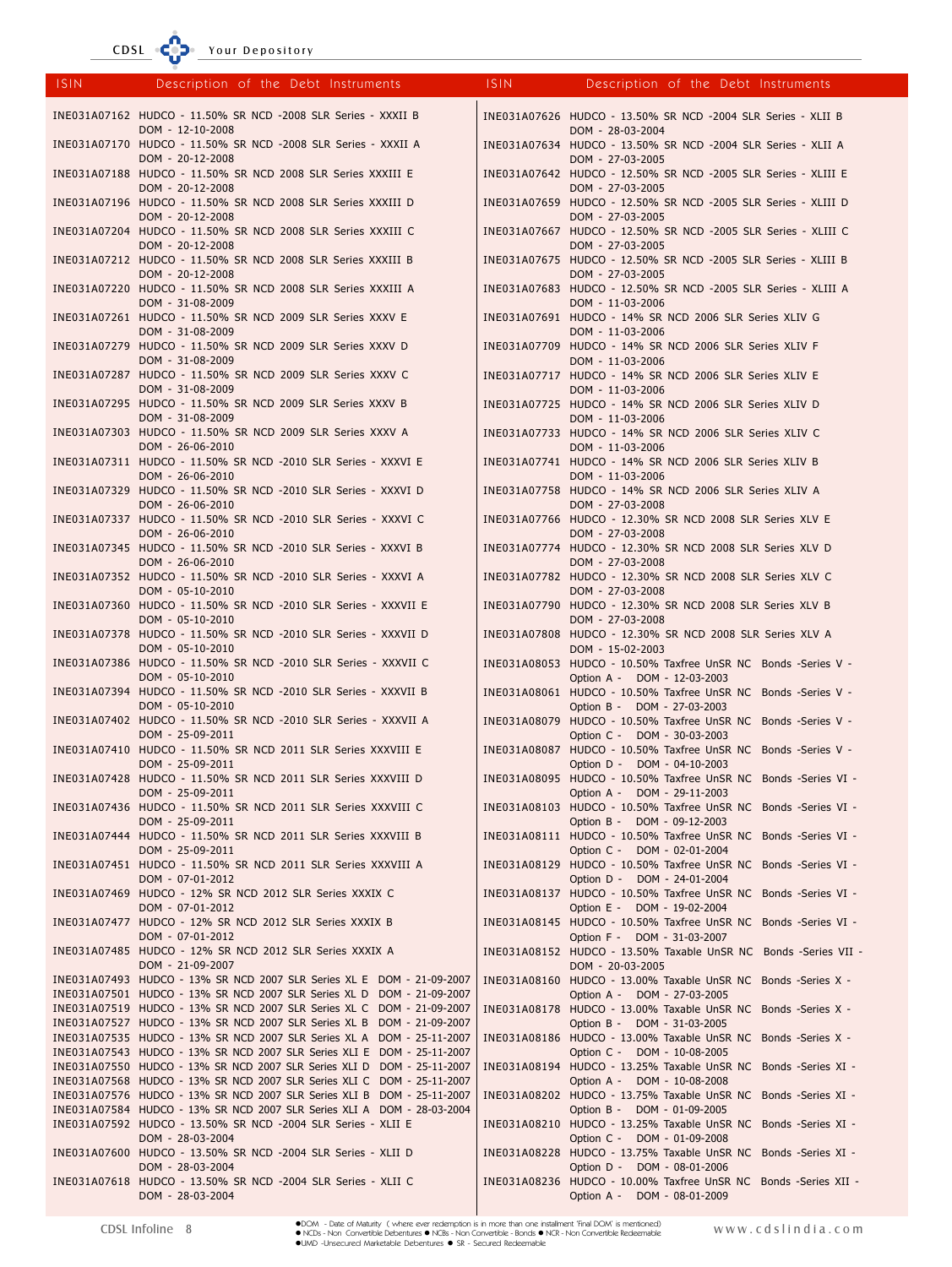# CDSL CODE Your Depository

| <b>ISIN</b>        | Description of the Debt Instruments                                                                                           | <b>ISIN</b>           | Description of the Debt Instruments                                                                                                      |
|--------------------|-------------------------------------------------------------------------------------------------------------------------------|-----------------------|------------------------------------------------------------------------------------------------------------------------------------------|
|                    |                                                                                                                               |                       |                                                                                                                                          |
|                    | INE031A08244 HUDCO - 10.25% Taxfree UnSR NC Bonds -Series XII -                                                               |                       | INE005A08SQ4 ICICI - 14.00% B98 UMD - Unsecured Marketable Debentures                                                                    |
|                    | Option B - DOM - 08-09-2006<br>INE031A08285 HUDCO - 12.25% Taxable UnSR NC Bonds -Series XIV -<br>Option A - DOM - 08-09-2009 |                       | DOM - 19-03-2003<br>INE005A08SR2 ICICI - 15.20% B98 UMD - Unsecured Marketable Debentures                                                |
|                    | INE031A08293 HUDCO - 12.50% Taxable UnSR NC Bonds -Series XIV -                                                               |                       | DOM - 04-08-2005<br>INE005A08SS0 ICICI - 14.25% F98 UMD - Unsecured Marketable Debentures                                                |
|                    | Option B - DOM - 19-09-2010<br>INE031A08343 HUDCO - 8.25% Taxfree UnSR NC Bonds -Series XVII -                                |                       | DOM - 17-10-2005<br>INE005A08ST8 ICICI - 14.00% F98 UMD - Unsecured Marketable Debentures                                                |
|                    | Option A - DOM - 28-09-2010<br>INE031A08350 HUDCO - 8.25% Taxfree UnSR NC Bonds -Series XVII -                                |                       | DOM - 21-07-2008<br>INE005A08SU6 ICICI - 14.50% F98 UMD - Unsecured Marketable Debentures                                                |
|                    | Option B - DOM - 15-03-2011<br>INE031A08368 HUDCO - 8.25% Taxfree UnSR NC Bonds -Series XVII -                                |                       | DOM - 08-12-2006<br>INE005A08SV4 ICICI - 14.35% G98 UMD - Unsecured Marketable Debentures                                                |
|                    | Option C - DOM - 19-09-2005<br>INE031A08376 HUDCO - 11.70% Taxable UnSR NC Bonds -Series XVIII -                              |                       | DOM - 09-11-2005<br>INE005A08SY8 ICICI - 14.25% G98 UMD - Unsecured Marketable Debentures                                                |
|                    | Option A - DOM - 19-09-2007<br>INE031A08384 HUDCO - 11.85% Taxable UnSR NC Bonds -Series XVIII -                              |                       | DOM - 04-12-2005<br>INE005A08SZ5 ICICI - 14.25% G98 UMD - Unsecured Marketable Debentures                                                |
|                    | Option B - DOM - 19-09-2010<br>INE031A08392 HUDCO - 12.40% Taxable UnSR NC Bonds -Series XVIII -                              |                       | DOM - 20-11-2005<br>INE005A08TA6 ICICI - 14.25% G98 UMD - Unsecured Marketable Debentures                                                |
|                    | Option C - DOM - 28-09-2005<br>INE031A08400 HUDCO - 11.70% Taxable UnSR NC Bonds -Series XVIII -                              |                       | DOM - 04-12-2008<br>INE005A08TC2 ICICI - 14.50% G98 UMD - Unsecured Marketable Debentures                                                |
|                    | Option D - DOM - 28-09-2007<br>INE031A08418 HUDCO - 11.85% Taxable UnSR NC Bonds -Series XVIII -                              |                       | DOM - 30-11-2008<br>INE005A08TC3 ICICI - 14.50% G98 UMD - Unsecured Marketable Debentures                                                |
|                    | Option E - DOM - 28-09-2010<br>INE031A08426 HUDCO - 12.40% Taxable UnSR NC Bonds -Series XVIII -                              |                       | DOM - 05-11-2005<br>INE005A08TF5 ICICI - 14.25% G98 UMD - Unsecured Marketable Debentures                                                |
|                    | Option F - DOM - 19-01-2006<br>INE031A08434 HUDCO - 11.50% Taxable UnSR NC Bonds -Series XIX -                                |                       | DOM - 25-04-2005<br>INE005A08TM1 ICICI - 13.75% C98 UMD - Unsecured Marketable Debentures                                                |
|                    | Option A - DOM - 19-01-2008<br>INE031A08442 HUDCO - 11.70% Taxable UnSR NC Bonds -Series XIX -                                |                       | DOM - 15-06-2005<br>INE005A08TN9 ICICI - 14.25% D98 UMD - Unsecured Marketable Debentures                                                |
|                    | Option B - DOM - 19-01-2011<br>INE031A08459 HUDCO - 12.00% Taxable UnSR NC Bonds -Series XIX -                                |                       | DOM - 28-09-2005<br>INE005A08TO7 ICICI - 14.25% F98 UMD - Unsecured Marketable Debentures                                                |
| ICICI Bank Limited | Option C - DOM - 17-06-2003                                                                                                   |                       | DOM - 06-07-2005<br>INE005A08TP4 ICICI - 14.25% F98 UMD - Unsecured Marketable Debentures                                                |
|                    | INE005A08QQ8 ICICI - 14.00% D98 UMD - Unsecured Marketable Debentures<br>DOM - 06-07-2003                                     |                       | DOM - 05-08-2003<br>INE005A08TQ2 ICICI - 14.10% F98 UMD - Unsecured Marketable Debentures                                                |
|                    | INE005A08QT2 ICICI - 14.05% F98 UMD - Unsecured Marketable Debentures<br>DOM - 29-07-2003                                     |                       | DOM - 04-09-2005<br>INE005A08TS8 ICICI - 14.25% F98 UMD - Unsecured Marketable Debentures                                                |
|                    | INE005A08QU0 ICICI - 13.75% F98 UMD - Unsecured Marketable Debentures<br>DOM - 29-07-2003                                     |                       | DOM - 18-09-2005<br>INE005A08TT6 ICICI - 14.22% F98 UMD - Unsecured Marketable Debentures                                                |
|                    | INE005A08QV8 ICICI - 14.00% F98 UMD - Unsecured Marketable Debentures<br>DOM - 26-10-2005                                     |                       | DOM - 12-09-2007<br>INE005A08TW0 ICICI - 13.50% E/97 UMD - Unsecured Marketable Debentures                                               |
|                    | INE005A08QW6 ICICI - 14.25% F98 UMD - Unsecured Marketable Debentures<br>DOM - 31-07-2003                                     |                       | DOM - 10-12-2002<br>INE005A08TY6 ICICI - 12.50% F97 UMD - Unsecured Marketable Debentures                                                |
|                    | INE005A08QY2 ICICI - 14.05% F98 UMD - Unsecured Marketable Debentures<br>DOM - 17-07-2003                                     |                       | DOM - 27-09-2008<br>INE005A08UA4 ICICI - 10.35% NMDQ202 UNMD - Unsecured Non Marketable                                                  |
|                    | INE005A08QZ9 ICICI - 14.00% F98 UMD - Unsecured Marketable Debentures<br>DOM - 18-09-2005                                     |                       | Debentures DOM - 20-11-2019<br>INE005A08UD8 ICICI - 11.05% NMDQ302 UNMD - Unsecured Non Marketable                                       |
|                    | INE005A08RA0 ICICI - 14.25% F98 UMD - Unsecured Marketable Debentures<br>DOM - 16-06-2008                                     |                       | Debentures DOM - 14-10-2003<br>INE005A08UE6 ICICI - 11.90% NMPC1000 UNMD - Unsecured Non Marketable                                      |
|                    | INE005A08RL7 ICICI - 14.50% D98 UMD - Unsecured Marketable Debentures<br>DOM - 05-06-2003                                     |                       | Debentures DOM - 29-02-2008<br>INE005A08UF3 ICICI - 11.20% N1DQ4C10 UNMD - Unsecured Non Marketable                                      |
|                    | INE005A08RM5 ICICI - 13.60% D98 UMD - Unsecured Marketable Debentures<br>DOM - 25-06-2003                                     |                       | Debentures DOM - 30-11-2002<br>INE005A09AL1 11.90% - ICICI BPNQ399 UPN - Unsecured Promissory Note                                       |
|                    | INE005A08RN3 ICICI - 14.00% D98 UMD - Unsecured Marketable Debentures<br>DOM - 18-03-2003                                     |                       | DOM - 01-12-2002<br>INE005A09AM9 11.90% - ICICI BPNQ399 UPN - Unsecured Promissory Note                                                  |
|                    | INE005A08RP8 ICICI - 14.00% B98 UMD - Unsecured Marketable Debentures<br>DOM - 26-09-2004                                     | India Cements Limited | Final DOM - 10-01-2007                                                                                                                   |
|                    | INE005A08RU8 ICICI - 13.00% D97 UMD - Unsecured Marketable Debentures<br>DOM - 06-12-2007                                     |                       | INE383A07035 13.50% SR Taxable NC N Cumu. Debentures Final<br>DOM - 30-01-2006                                                           |
|                    | INE005A08RV6 ICICI - 13.25% D97 UMD - Unsecured Marketable Debentures<br>DOM - 24-07-2003                                     |                       | INE383A07043 13% SR Taxable NC N Cumu. Debentures DOM - 02-04-2005<br>INE383A07050 Zero Coupon SR Taxable NC Cumulative Debentures Final |
|                    | INE005A08RX2 ICICI - 14.00% F98 UMD - Unsecured Marketable Debentures<br>DOM - 03-04-2006                                     |                       | DOM - 25-05-2004<br>INE383A07068 13.50% SR Taxable NC N Cumu. Debentures DOM - 20-11-2007                                                |
|                    | INE005A08RY0 ICICI - 11.00% N1DQ4PC0 UNMD - Unsecured Non Marketable<br>Debentures DOM - 27-06-2003                           |                       | Indian Aluminium Company Limited<br>INE249A08044 6.60% SR NCD - LOA DOM - 17-02-2003                                                     |
|                    | INE005A08SJ9 ICICI - 13.85% D98 UMD - Unsecured Marketable Debentures<br>DOM - 11-03-2006                                     |                       | INE249A08051 NSE MIBOR + 0.30% Unsecured Floating Rate NCD -<br>LOA DOM - 30-08-2006                                                     |
|                    | INE005A08SK7 ICICI - 13.75% A99 UMD - Unsecured Marketable Debentures<br>DOM - 02-11-2005                                     |                       | Industrial Development Bank of India (IDBI)<br>INE008A08DL1 IDBI - 12.60% Omni Bonds - Series I DOM - 05-11-2009                         |
|                    | INE005A08SL5 ICICI - 14.25% G98 UMD - Unsecured Marketable Debentures<br>DOM - 19-12-2002                                     |                       | INE008A08FY9 IDBI - 9.50% Omni Bonds - Series I DOM - 05-11-2012<br>INE008A08FZ6 IDBI - 9.75% Omni Bonds - Series I DOM - 25-11-2007     |
|                    | INE005A08SM3 ICICI - 12.75% D97 UMD - Unsecured Marketable Debentures<br>DOM - 20-08-2007                                     |                       | INE008A09463 IDBI - 9.40% Flexibonds 15 (2003 A) - RIB - Option A -<br>UnSR NC Regular Income Bonds s DOM - 25-11-2007                   |
|                    | INE005A08SN1 13.00% - ICICI D97 UMD - Unsecured Marketable Debentures<br>DOM - 18-09-2005                                     |                       | INE008A09471 IDBI - 9.00% Flexibonds 15 (2003 A) - RIB - Option B -<br>UnSR NC Regular Income Bonds s DOM - 25-11-2009                   |
|                    | INE005A08SO9 ICICI - 12.05% NMPFM800 UNMD - Unsecured Non Marketable<br>Debentures DOM - 22-09-2007                           |                       | INE008A09489 IDBI - 9.60% Flexibonds 15 (2003 A) - RIB - Option D -<br>UnSR NC Regular Income Bonds s DOM - 25-11-2009                   |
|                    | INE005A08SP6 ICICI - 13.50% E/97 UMD - Unsecured Marketable Debentures<br>DOM - 11-02-2003                                    |                       | INE008A09497 IDBI - 9.20% Flexibonds 15 (2003 A) - RIB - Option E -<br>UnSR NC Regular Income Bonds s DOM - 25-07-2007                   |
|                    |                                                                                                                               |                       |                                                                                                                                          |

●DOM - Date of Maturity (where ever redemption is in more than one installment 'Final DOM' is rentioned)<br>● NCDs - Non Convertible Debentures ● NCBs - Non Convertible - Bonds ● NCR - Non Convertible Redeemable<br>●UMD -Unsecu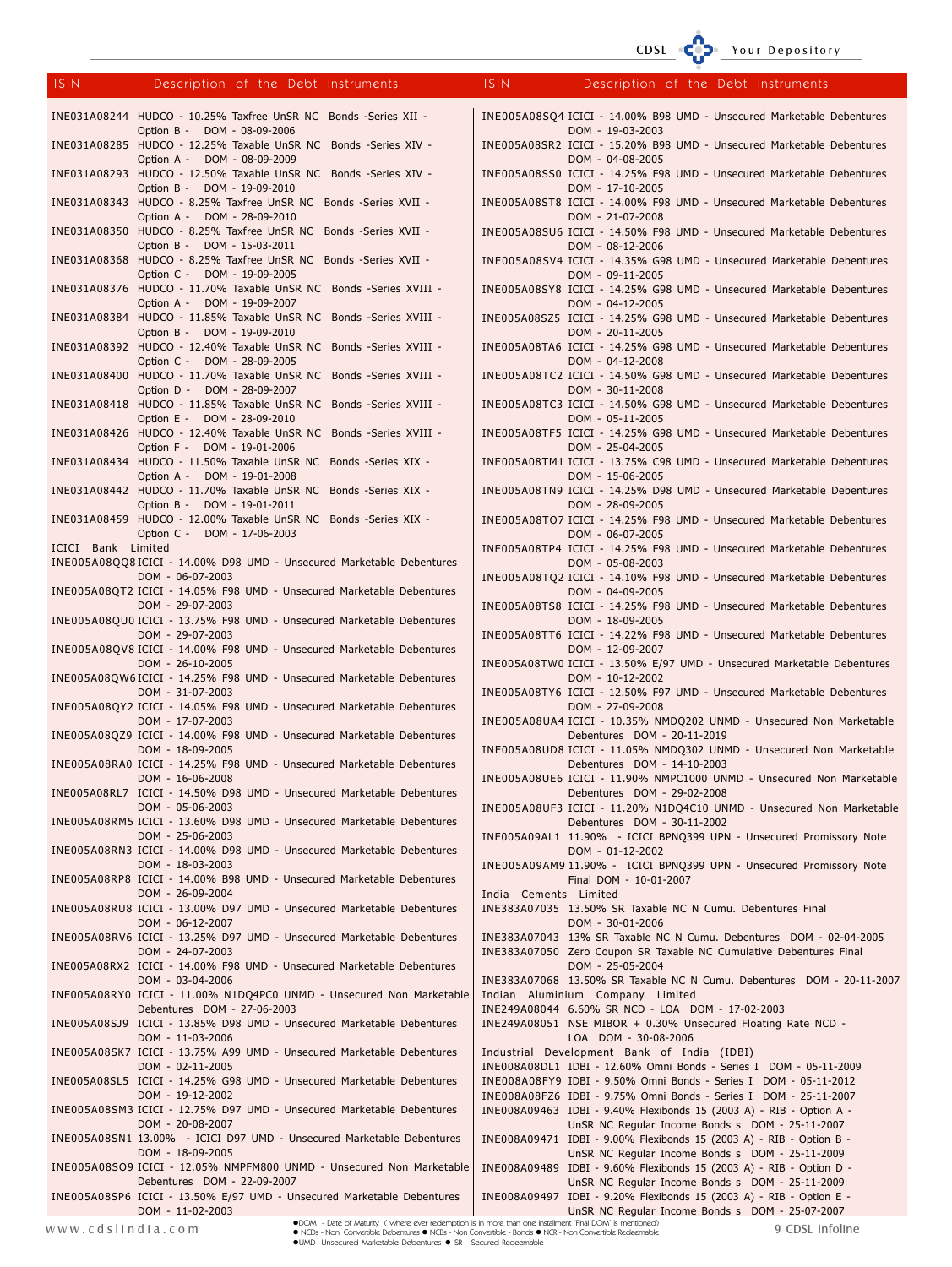CDSL COD Your Depository

| <b>ISIN</b>           | Description of the Debt Instruments                                                                                                              | <b>ISIN</b>  | Description of the Debt Instruments                                                                                                                                       |
|-----------------------|--------------------------------------------------------------------------------------------------------------------------------------------------|--------------|---------------------------------------------------------------------------------------------------------------------------------------------------------------------------|
|                       | INE008A09505 IDBI - YTM 9.07% Flexibonds 15 (2003 A) - MMB - Option A -                                                                          |              | INE557F09286 NHB - 9.75% Unsecured NC N Cumu. Special Series Priority Sector                                                                                              |
|                       | UnSR NC Money Multiplier Bond s DOM - 25-05-2010<br>INE008A09513 IDBI - YTM 9.68% Flexibonds 15 (2003 A) - MMB - Option B -                      |              | Bonds - 2001-02 s DOM - 30-09-2009<br>INE557F08015 NHB - 7.15% Unsecured NC N Cumu. Capital Gains Bonds 2002 s                                                            |
|                       | UnSR NC Money Multiplier Bond s DOM - 25-09-2012<br>INE008A09521 IDBI - YTM 9.76% Flexibonds 15 (2003 A) - MMB - Option C -                      |              | (LOA) DOM - 31-10-2009<br>INE557F08023 NHB - 7.15% Unsecured NC N Cumu. Capital Gains Bonds 2002 s                                                                        |
|                       | UnSR NC Money Multiplier Bond s DOM - 25-11-2005<br>INE008A09539 IDBI - 8.25% Flexibonds 15 (2003 A) - IFR - Option A -                          |              | (LOA) DOM - 31-12-2006<br>National Textile Corporation Limited                                                                                                            |
|                       | UnSR NC Infrastructure (Tax Saving) Bonds s DOM - 25-11-2008<br>INE008A09547 IDBI - 8.50% Flexibonds 15 (2003 A) - IFR - Option B - UnSR NC      |              | INE935E07018 9.50% SR Taxable Government Guaranteed Bonds - Series IV<br>DOM - 12-09-2007                                                                                 |
|                       | Infrastructure (Tax Saving) Bonds s DOM - 25-05-2006<br>INE008A09554 IDBI - YTM 8.25% Flexibonds 15 (2003 A) - IFR - Option C - UnSR             |              | INE935E08032 9.70% SR Taxable Government Guaranteed Bonds - Series III<br>DOM - 02-05-2007                                                                                |
|                       | NC Infrastructure (Tax Saving) Bond s DOM - 25-05-2009<br>INE008A09562 IDBI - YTM 8.50% Flexibonds 15 (2003 A) - IFR - Option D - UnSR           |              | INE935E08016 10% SR Taxable Government Guaranteed Bonds - Series I<br>DOM - 19-07-2007                                                                                    |
|                       | NC Infrastructure (Tax Saving) Bond s DOM - 25-11-2007<br>INE008A09570 IDBI - YTM 8.59% Flexibonds 15 (2003 A) - GIB - UnSR NC                   |              | INE935E08024 10% SR Taxable Government Guaranteed Bonds - Series II<br>DOM - 05.09.2007                                                                                   |
|                       | Growing Interest Bonds s DOM - 23-10-2002<br>Krishna Bhagya Jala Nigam Limited [KBJNL]                                                           |              | National Thermal Power Corporation Limited<br>INE733E07116 Secured NC Taxable Bonds with Separately Transferable Redeemable                                               |
|                       | INE990D07197 17.50% SR Regular Returns Bonds - Series III DOM - 17-06-2006                                                                       |              | Principal Parts (STRPP) - Series XII - Part A - LOA issued initially                                                                                                      |
| Madras Cement Ltd.    | INE990D11017 17.50% SR Deep Discount Bonds - Series II DOM - 24-12-2002                                                                          |              | DOM - 05.09.2008                                                                                                                                                          |
| National Housing Bank | INE331A08107 6.37% UnSR NCD - issued as LOA DOM - 30-03-2009                                                                                     |              | INE733E07124 Secured NC Taxable Bonds with Separately Transferable Redeemable<br>Principal Parts (STRPP) - Series XII - Part B - LOA issued initially<br>DOM - 05.09.2009 |
|                       | INE557F09013 NHB - 11.50% Secured NC N Cumu. Bonds 2009 - Series I s                                                                             |              | INE733E07132 Secured NC Taxable Bonds with Separately Transferable Redeemable                                                                                             |
|                       | DOM - 20-12-2009<br>INE557F09021 NHB - 11.50% Secured NC N Cumu. Bonds 2009 - Series II s                                                        |              | Principal Parts (STRPP) - Series XII - Part C - LOA issued initially<br>DOM - 05.09.2010                                                                                  |
|                       | DOM - 15-10-2010<br>INE557F09039 NHB - 11.50% Secured NC N Cumu. Bonds 2010 - Series III s                                                       |              | INE733E07140 Secured NC Taxable Bonds with Separately Transferable Redeemable<br>Principal Parts (STRPP) - Series XII - Part D - LOA issued initially                     |
|                       | DOM - 03-12-2011<br>INE557F09047 NHB - 12.00% Secured NC N Cumu. Bonds 2011 - Series IV s                                                        |              | DOM - 05.09.2011<br>INE733E07157 Secured NC Taxable Bonds with Separately Transferable Redeemable                                                                         |
|                       | DOM - 21-12-2007<br>INE557F09054 NHB - 13.00% Secured NC N Cumu. Bonds 2007 - Series V s                                                         |              | Principal Parts (STRPP) - Series XII - Part E - LOA issued initially<br>DOM - 19-02-2002                                                                                  |
|                       | DOM - 22-02-2004<br>INE557F09062 NHB - 13.50% Secured NC N Cumu. Bonds 2004 - Series VI s<br>DOM - 13-12-2004                                    |              | North Eastern Electric Power Corporation Limited<br>INE636F07019 NEEPCO - 10.50% Secured NC PSU Bonds - Series 3<br>DOM - 05-02-2005                                      |
|                       | INE557F09070 NHB - 12.50% Secured NC N Cumu. Bonds 2004 - Series VII s<br>DOM - 09-01-2006                                                       |              | INE636F07027 NEEPCO - 9.25% Secured NC PSU Bonds - Series 4 - Tranche I<br>DOM - 27-03-2005                                                                               |
|                       | INE557F09088 NHB - 14.00% Secured NC N Cumu. Bonds 2006 - Series VIII s<br>DOM - 28-01-2007                                                      |              | INE636F07035 NEEPCO - 10.50% Secured NC PSU Bonds - Series 4 - Tranche II<br>DOM - 30-03-2005                                                                             |
|                       | INE557F09096 NHB - 13.75% Secured NC N Cumu. Bonds 2007 - Series IX s<br>DOM - 22-03-2009                                                        |              | INE636F07043 NEEPCO - 10.50% Secured NC PSU Bonds - Series 4 - Tranche II<br>DOM - 01-01-2007                                                                             |
|                       | INE557F09104 NHB - 12.35% Secured NC N Cumu. Bonds 2009 - Series XI s<br>DOM - 24-03-2008                                                        |              | INE636F07050 NEEPCO - 9.75% Secured NC PSU Bonds - Series 5 -<br>DOM - 11-08-2010                                                                                         |
|                       | INE557F09112 NHB - 12.30% Secured NC N Cumu. Bonds 2008 - Series X s<br>DOM - 31-03-2004                                                         |              | INE636F07068 NEEPCO - 8.50% Secured NC PSU Bonds - Series 6 -<br>DOM - 22-04-2008                                                                                         |
|                       | INE557F09120 NHB - 13.50% Unsecured NC N Cumu.<br>Priority Sector Bonds 1996-97 - Type II s DOM - 26-03-2005                                     |              | Oriental Bank of Commerce<br>INE141A09033 OBC - 7.15% Unsecured NCR Bonds s DOM - 16-09-2009                                                                              |
|                       | INE557F09138 NHB - 9.50% Unsecured NC N Cumu. Golden Jubilee Rural Housing<br>Finance Tax Free Priority Sector Bonds 1997-98 s DOM - 15-06-2022  |              | Power Finance Corporation Limited [PFC]<br>INE134E08487 PFC - 7.20-7.50% Taxable Unsecured NCR Bonds (2009) -                                                             |
|                       | INE557F09146 NHB - 12.00% Unsecured NC N Cumu. Special Series Priority<br>Sector Bonds 1997-98 s DOM - 25-08-2005                                |              | DOM - 03-10-2008<br>Series XVI -<br>INE134E08495 PFC - 8.21% UnSR NC Transferrable Taxable Bonds (2017) -                                                                 |
|                       | INE557F09153 NHB - 9.50% Unsecured NC N Cumu. Swarna Jayanti Rural Housing<br>Finance Tax Free Bonds - Series I - 1998-99 s DOM - 25-08-2005     |              | Series XVII - - Separately Transferrable Redeemable Principle<br>Parts - STRPP A DOM - 03-10-2009                                                                         |
|                       | INE557F09161 NHB - 12.50% Unsecured NC N Cumu. Taxable Priority Sector<br>Bonds 1998-99 s DOM - 15-06-2022                                       | INE134E08503 | PFC - 8.21% UnSR NC Transferrable Taxable Bonds (2017) -<br>Series XVII - - Separately Transferrable Redeemable Principle                                                 |
|                       | INE557F09179 NHB - 12.50% Unsecured NC N Cumu. Special Series Priority<br>Sector Bonds 1998-99 s DOM - 22-03-2006                                |              | Parts - STRPP B DOM - 03-10-2010<br>INE134E08511 PFC - 8.21% UnSR NC Transferrable Taxable Bonds (2017) -                                                                 |
|                       | INE557F09187 NHB - 9.15% Unsecured NC N Cumu. Swarna Jayanti Rural Housing<br>Finance Tax Free Bonds - Series II - 1998-99 s DOM - 06-09-2006    |              | Series XVII - - Separately Transferrable Redeemable Principle<br>Parts - STRPP C DOM - 03-10-2011                                                                         |
|                       | INE557F09195 NHB - 8.50% Unsecured NC N Cumu. Swarna Jayanti Rural Housing<br>Finance Tax Free Bonds - Series III - 1999-2000 s DOM - 15-06-2022 | INE134E08529 | PFC - 8.21% UnSR NC Transferrable Taxable Bonds (2017) -<br>Series XVII - - Separately Transferrable Redeemable Principle                                                 |
|                       | INE557F09203 NHB - 12.10% Unsecured NC N Cumu. Special Series Priority<br>Sector Bonds - 1999-2000 s Final DOM - 15-01-2008                      |              | Parts - STRPP D DOM - 03-10-2012<br>INE134E08537 PFC - 8.21% UnSR NC Transferrable Taxable Bonds (2017) -                                                                 |
|                       | INE557F09211 NHB - 11.70% Unsecured NC N Cumu. Priority Sector Bonds -<br>1999-2000 s DOM - 21-09-2010                                           |              | Series XVII - - Separately Transferrable Redeemable Principle<br>Parts - STRPP E DOM - 03-10-2013                                                                         |
|                       | INE557F09229 NHB - 7.50% Unsecured NC N Cumu. Swarna Jayanti Rural Housing<br>Finance Tax Free Bonds - 2000-01 s Final DOM - 01-01-2008          |              | INE134E08545 PFC - 8.21% UnSR NC Transferrable Taxable Bonds (2017) -<br>Series XVII - - Separately Transferrable Redeemable Principle                                    |
|                       | INE557F09237 NHB - 11.25% Unsecured NC N Cumu. Priority Sector Bonds -<br>2000-01 s DOM - 23-03-2006                                             |              | Parts - STRPP F DOM - 03-10-2014<br>INE134E08552 PFC - 8.21% UnSR NC Transferrable Taxable Bonds (2017) -                                                                 |
|                       | INE557F09245 NHB - 10.25% Unsecured NC N Cumu. Priority Sector Bonds -<br>2000-01 - Series II s DOM - 19-12-2008                                 |              | Series XVII - - Separately Transferrable Redeemable Principle<br>Parts - STRPP G DOM - 03-10-2015                                                                         |
|                       | INE557F09252 NHB - 8.75% Unsecured NC N Cumu. Taxable Priority Sector<br>Bonds - 2001-02 s DOM - 15-02-2009                                      |              | INE134E08560 PFC - 8.21% UnSR NC Transferrable Taxable Bonds (2017) -<br>Series XVII - - Separately Transferrable Redeemable Principle                                    |
|                       | INE557F09260 NHB - 7.85% Unsecured NC N Cumu. Tax Free Priority Sector<br>Bonds - 2001-02 s DOM - 15-09-2025                                     |              | Parts - STRPP H DOM - 03-10-2016<br>INE134E08578 PFC - 8.21% UnSR NC Transferrable Taxable Bonds (2017) -                                                                 |
|                       | INE557F09278 NHB - 9.75% Unsecured NC N Cumu. Special Series Priority Sector<br>Bonds - 2001-02 s Final DOM - 15-09-2025                         |              | Series XVII - - Separately Transferrable Redeemable Principle<br>Parts - STRPP I DOM - 03-10-2017                                                                         |
|                       |                                                                                                                                                  |              |                                                                                                                                                                           |

●DOM - Date of Maturity ( where ever redemption is in more than one installment 'Final DOM' is mentioned)<br>● NCDs - Non Convertible Debentures ● NCBs - Non Convertible - Bonds ● NCR - Non Convertible Redeemable<br>●UMD -Unsec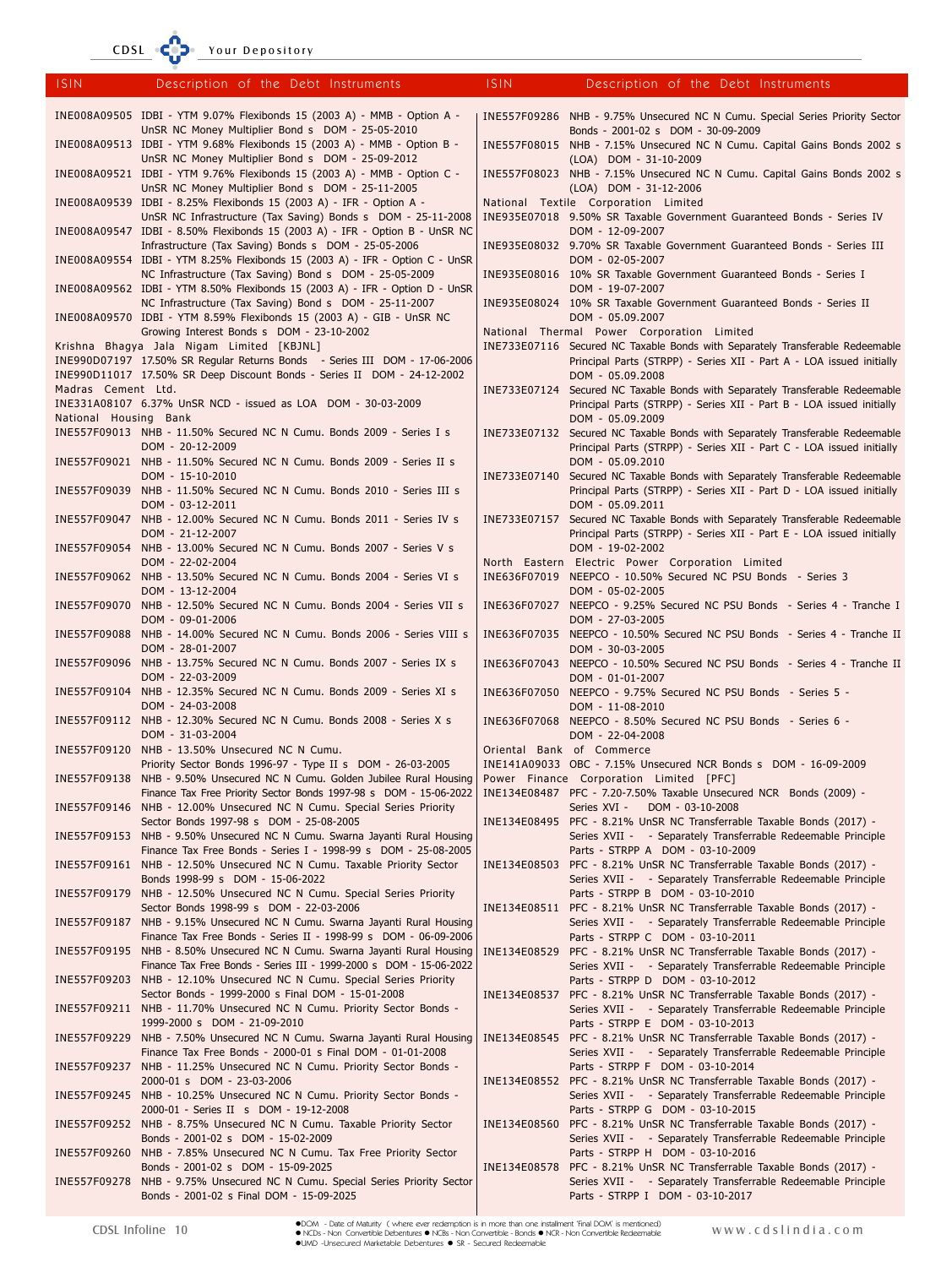|             |                                                                                                                                                                            |                         | CDSL CODe Your Depository                                                                                                            |
|-------------|----------------------------------------------------------------------------------------------------------------------------------------------------------------------------|-------------------------|--------------------------------------------------------------------------------------------------------------------------------------|
| <b>ISIN</b> | Description of the Debt Instruments                                                                                                                                        | <b>ISIN</b>             | Description of the Debt Instruments                                                                                                  |
|             | INE134E08586 PFC - 8.21% UnSR NC Transferrable Taxable Bonds (2017) -<br>Series XVII - - Separately Transferrable Redeemable Principle<br>Parts - STRPP J DOM - 06-12-2002 |                         | DOM - 21-10-2009<br>INE670E08100 SSNNL - 9.50% Secured NCR Tax free bonds - Series IIB -<br>DOM - 31-08-2005                         |
|             | Power Grid Corporation of India Limited [PGCOIL]<br>INE752E09013 PGCOIL - 13.00% Taxable Secured NC Bonds - Series VI-                                                     |                         | Small Industrial Development Bank of India [SIDBI}<br>INE556F08306 SIDBI - 7.50% Unsecured Capital Gains Bond - Option I - Annual    |
|             | Issue 1997-98- DOM - 04-08-2003<br>INE752E09021 PGCOIL - 13.50% Taxable Secured NC Bonds - Series VII-<br>Issue 1998-99- DOM - 27-04-2005                                  |                         | DOM - 31-08-2005<br>INE556F08314 SIDBI - 7.25% Unsecured Capital Gains Bond - Option I - Annual                                      |
|             | INE752E09039 PGCOIL - 10.35% Taxable Secured NC Bonds - Series VIII-<br>Issue 2000-2001- DOM - 06-12-2003                                                                  |                         | DOM - 31-08-2005<br>INE556F08322 SIDBI - 7.50% Unsecured Capital Gains Bond - Option I - Cumulative                                  |
|             | INE752E09047 PGCOIL - 13.00% Taxable Secured NC Bonds - Series VI-<br>Issue 1997-98- DOM - 06-12-2004                                                                      |                         | DOM - 31-08-2005<br>INE556F08330 SIDBI - 7.25% Unsecured Capital Gains Bond - Option I - Cumulative                                  |
|             | INE752E09054 PGCOIL - 13.00% Taxable Secured NC Bonds - Series VI-<br>Issue 1997-98- DOM - 06-12-2005                                                                      |                         | DOM - 31-08-2007<br>INE556F08348 SIDBI - 7.50% Unsecured Capital Gains Bond - Option II - Annual                                     |
|             | INE752E09062 PGCOIL - 13.00% Taxable Secured NC Bonds - Series VI-<br>Issue 1997-98- DOM - 06-12-2006                                                                      |                         | DOM - 31-08-2007<br>INE556F08355 SIDBI - 7.25% Unsecured Capital Gains Bond - Option II - Annual                                     |
|             | INE752E09070 PGCOIL - 13.00% Taxable Secured NC Bonds - Series VI-<br>Issue 1997-98- DOM - 06-12-2007                                                                      |                         | DOM - 31-08-2007<br>INE556F08363 SIDBI - 7.50% Unsecured Capital Gains Bond -                                                        |
|             | INE752E09088 PGCOIL - 13.00% Taxable Secured NC Bonds - Series VI-<br>Issue 1997-98- DOM - 06-12-2008                                                                      |                         | Option II - Cumulative DOM - 31-08-2007<br>INE556F08371 SIDBI - 7.25% Unsecured Capital Gains Bond -                                 |
|             | INE752E09096 PGCOIL - 13.00% Taxable Secured NC Bonds - Series VI-<br>Issue 1997-98- DOM - 06-12-2009                                                                      |                         | Option II - Cumulative DOM - 30-09-2005<br>INE556F08389 SIDBI - 7.25% Unsecured Capital Gains Bond - Option I - Annual               |
|             | INE752E09104 PGCOIL - 13.00% Taxable Secured NC Bonds - Series VI-<br>Issue 1997-98- DOM - 06-12-2010                                                                      |                         | DOM - 30-09-2005<br>INE556F08397 SIDBI - 7.25% Unsecured Capital Gains Bond - Option I - Cumulative<br>DOM - 30-09-2007              |
|             | INE752E09112 PGCOIL - 13.00% Taxable Secured NC Bonds - Series VI-<br>Issue 1997-98- DOM - 06-12-2011                                                                      |                         | INE556F08405 SIDBI - 7.25% Unsecured Capital Gains Bond - Option II - Annual<br>DOM - 30-09-2007                                     |
|             | INE752E09120 PGCOIL - 13.00% Taxable Secured NC Bonds - Series VI-<br>Issue 1997-98- DOM - 04-08-2004                                                                      |                         | INE556F08413 SIDBI - 7.25% Unsecured Capital Gains Bond - Option II -<br>Cumulative DOM - 31-07-2006                                 |
|             | INE752E09138 PGCOIL - 13.50% Taxable Secured NC Bonds - Series VII-<br>Issue 1998-99- DOM - 04-08-2005                                                                     | Surya Roshni Limited    | INE335A07092 13.40% Secured N Cumu. NCD DOM - 28-10-2005                                                                             |
|             | INE752E09146 PGCOIL - 13.50% Taxable Secured NC Bonds - Series VII-<br>Issue 1998-99- DOM - 04-08-2006                                                                     |                         | Tamil Nadu Petroproducts Limited<br>INE148A08014 12.00% - TNPPL SR NC N Cumu. Debentures - Seires V                                  |
|             | INE752E09153 PGCOIL - 13.50% Taxable Secured NC Bonds - Series VII-<br>Issue 1998-99- DOM - 04-08-2007                                                                     | Tata Finance Limited    | DOM - 15-09-2003                                                                                                                     |
|             | INE752E09161 PGCOIL - 13.50% Taxable Secured NC Bonds - Series VII-<br>Issue 1998-99- DOM - 27-04-2006                                                                     |                         | INE265A08180 TFL - 10% UnSR NCD DOM - 16-09-2003<br>INE265A08198 TFL - 10% UnSR NCD DOM - 29-01-2006                                 |
|             | INE752E09179 PGCOIL - 10.35% Taxable Secured NC Bonds - Series VIII-<br>Issue 2000-2001- DOM - 27-04-2007                                                                  | Tata Industries Limited | INE760E07010 TATAIND- Secured Convertible Cumulative Exchangeable                                                                    |
|             | INE752E09187 PGCOIL - 10.35% Taxable Secured NC Bonds - Series VIII-<br>DOM - 27-04-2008<br>Issue 2000-2001-                                                               |                         | Premium Bonds DOM - 12-09-2003<br>INE760E08026 TATAIND- 8.60% Unsecured NC N Cumu. Debentures                                        |
|             | INE752E09195 PGCOIL - 10.35% Taxable Secured NC Bonds - Series VIII-<br>Issue 2000-2001-<br>DOM - 27-04-2009                                                               |                         | DOM - 15-04-2004<br>The Federal Bank Limited (Formerly Travancore Federal Bank Limited)                                              |
|             | INE752E09203 PGCOIL - 10.35% Taxable Secured NC Bonds - Series VIII-<br>Issue 2000-2001-<br>DOM - 27-04-2010                                                               | UTI Bank Limited        | INE171A08016 14.40% UnSR NC N Cumu. Bonds - Series I DOM - 20-06-2008                                                                |
|             | INE752E09211 PGCOIL - 10.35% Taxable Secured NC Bonds - Series VIII-<br>Issue 2000-2001-<br>DOM - 27-04-2011                                                               |                         | INE238A08054 8.80% Unsecured NCR Subordinated bonds - Series V - Option I<br>DOM - 20-06-2010                                        |
|             | INE752E09229 PGCOIL - 10.35% Taxable Secured NC Bonds - Series VIII-<br>Issue 2000-2001-<br>DOM - 27-04-2012                                                               |                         | INE238A08062 9.05% Unsecured NCR Subordinated bonds - Series V - Option II<br>DOM - 20-06-2012                                       |
|             | INE752E09237 PGCOIL - 10.35% Taxable Secured NC Bonds - Series VIII-<br>Issue 2000-2001- DOM - 27-04-2013                                                                  |                         | INE238A08070 9.30% Unsecured NCR Subordinated bonds - Series V - Option III<br>Final DOM - 01-10-2008                                |
|             | INE752E09245 PGCOIL - 10.35% Taxable Secured NC Bonds - Series VIII-<br>Issue 2000-2001- DOM - 07-04-2003<br>Reliance Industries Limited                                   | Welspun India Limited   | INE192B07012 WIL 13.50% SR NCD DOM - 30-11-2006<br>INE192B07020 WIL 13.00% SR NCD DOM - 31-03-2010                                   |
|             | INE002A08377 RIL - 6.30% SR NCD - PPD 158 - Issued as LOA DOM - 15-12-2008<br>Sardar Sarovar Narmada Nigam Limited (SSNNL)                                                 |                         | INE192B07038 WIL 13.50% SR NCD DOM - 15-04-2005<br>INE192B07046 WIL 13.50% SR NCD DOM - 26-08-2004                                   |
|             | INE670E08019 Secured NCR Bonds - Option I - LOA being issued DOM - 15-12-2011<br>INE670E08027 Secured NCR Bonds - Option II - LOA being issued DOM - 30-09-2007            |                         | Zydus Cadilla Healthcare Limited<br>INE010B07024 ZYDUS - 8.40% Seured Redeemable NCD - Series I -                                    |
|             | INE670E08076 SSNNL - 9.20% Secured NCR Tax free bonds - Series IA -<br>DOM - 30-09-2009                                                                                    |                         | Part A (30% of Face Value) - Separately Tradeable Principal<br>parts - STRPP 1 - DOM - 26-08-2005                                    |
|             | INE670E08084 SSNNL - 9.50% Secured NCR Tax free bonds - Series IB -<br>DOM - 21-10-2007                                                                                    |                         | INE010B07032 ZYDUS - 8.40% Seured Redeemable NCD - Series I - Part B<br>(70% of Face Value) - Separately Tradeable Principal parts - |
|             | INE670E08092 SSNNL - 9.20% Secured NCR Tax free bonds - Series IIA -                                                                                                       |                         | STRPP 2 - DOM - 26-08200                                                                                                             |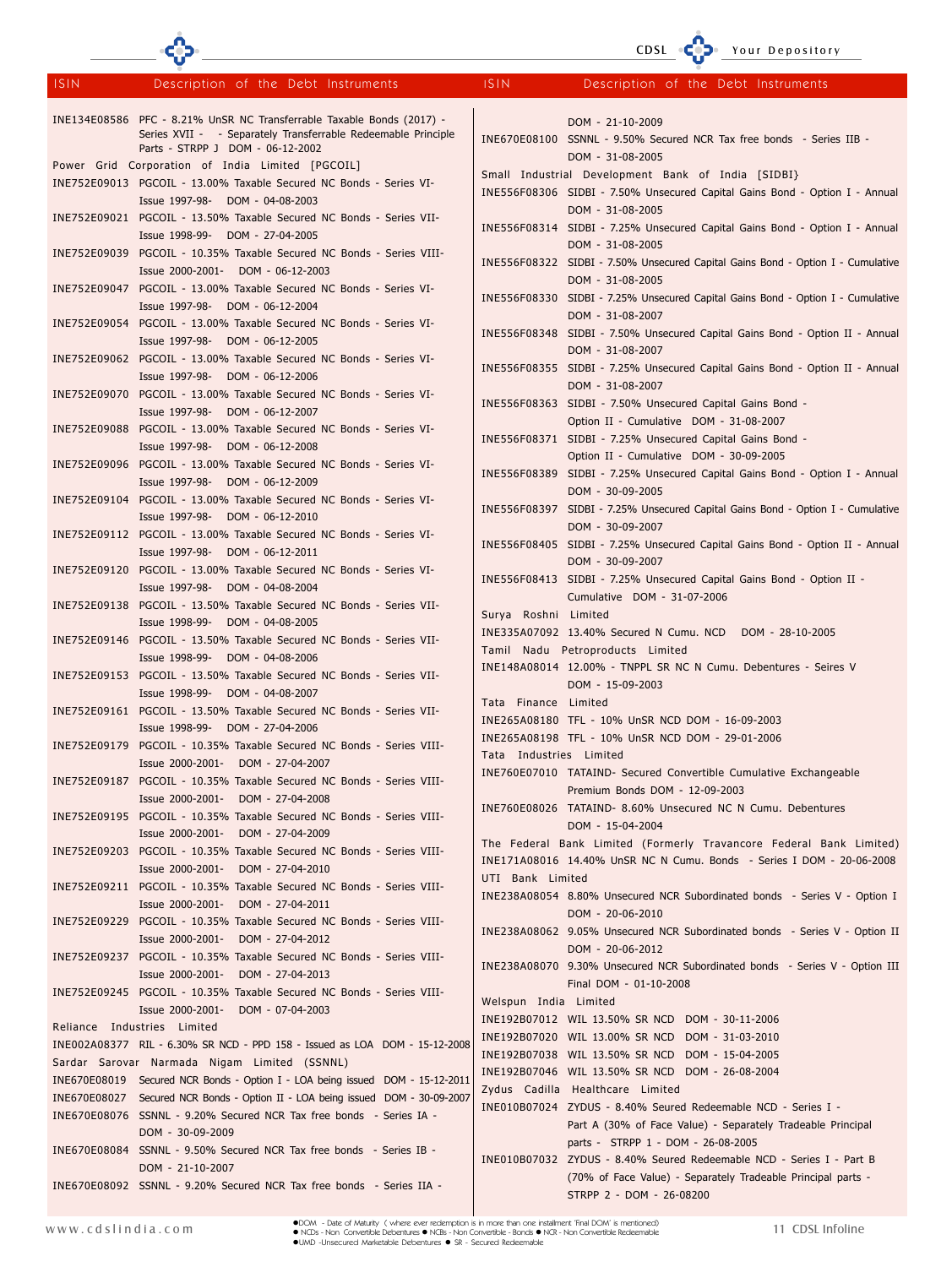CDSL

# **Registrars connected with CDSL**

A.O.K. In-House Share Registry 011-2579 2012/13 2579 2014/15 Aarthi Consultants Private Limited 040-7633716/4445 040-764 2217 **ABC Computers Private Limited** 033-2473 1163 24731292/5363 **ABS Consultants Private Limited** 033 22430153 Adroit Corporate Services Pvt. Limited 022-2850 2748 022-2690 4102 **Alankit Assignments Limited** 011-23545773 23545774 Alpha Systems Pvt. Ltd. 080-3460815-818 Ami Computers (I) Limited 033-22812435 22812436 **Amtrac Management Services Limited** 0253-354 032 0253-350 741 Beetal Financial & Computer Services (P) Ltd 011-2623 2390 011-2623 1990 Bigshare Services Pvt. Ltd. 022-28560652/3 022-28523474 C B Management Services Pvt. Limited 033-2280 6692/94 033-2280 2486/2937 Cameo Corporate Services Limited 044-8460390-94 044-8460425 -Canbank Computer Services Limited 080-287 2461 080-287 2462/2521 Cil Securities Limited 040-320 3155 040-320 3149 **Computech International Limited** 011-26105752 **Computech Sharecap Limited** 022-22671824/7 Computer Age Management Services Ltd. 040 8293292 Computronics Financial Services (I) Ltd 022 27619579/41/23

Data Software Research Company Pyt Itd 044-4833738/4487 044-4801664 Datamatics Financial Software & **Services Limited** 022-2837 5519/24/2834 5824 Dynamic Superways & Exports Limited 022-28918257/28937793 **EIH Limited** 033-2248 5883 033-2220 6141 **E-Serve International Limited** 022-2414 6044/2413 2503 **ICICI Infotech Services Limited** 022-27908040/28/47 **IIT Corporate Services Limited** 022-28306790/1/28349976 Ikon Visions (P) Limited 040-374 4138 040-374 4356 **Indus Portfolio Pvt Ltd** 011 25449862/57390 25172115 Integrated Enterprises (India) Limited 044 8238891-94 Intime Spectrum Registry Ltd. 022-2568 4590/4591/ 25923837 **Investor Services Of India Limited** 022-27579636/43 Karvy Consultants Limited 040-332 0251 (040) 332 0751 Maheshwari Datamatics Pvt. Limited 033-22435029/5809 22482248 Mas Services Private Limited 011-2610 4142/4292 011-2610 4326/8303 MCS Limited 022-2820 1785/6 Mennen Financial Services Limited 022 28728494/5143 Mondkar Computers Private Limited 022-2836 6620/9704 Nagarjuna Investor Services Limited 040-335 8405 91/335 8406

Niche Technologies Private Limited 033-2235 7270/7271/235 3070 Pinnacle Shares Registry Private Ltd. 079-2204226/0591/2200582/0338 Purva Sharegistry India Pvt. Limited 022-2261 7957/2263 2967 R & D Consultants Limited 022-2283 4347 /2288 4667/68 Rcmc Share Registry (P) Limited 011-2469 2346 011-2460 1017 **S K Computers** 033 22194815 033 24831875 S.K.D.C. Consultants Limited 0422-499856 0422-494704/5962 Sathguru Management Consultants Pvt. Ltd 040-335 6507 040-335 0586 **Sharepro Services** 022-2820 2112/2839 2259 Sharex (India) Private Limited 022-22641376 /22702483/85 Sindhu Corporate Services Pvt. Ltd. 040-773 3478 040-773 3485 **Skyline Financial Services Private** Limited 011-2683 8501 011-2692 0625 **Tata Consultancy Services** 022-28861180 Tata Share Registry Limited 022-2284 4702 /2288 6485 Trident Investment & Portfolio Services Pvt. Itd 044-480 0886 044-484 4204 **UTI Investor Services Limited** 022 28506305/28525633 Venture Capital & Corporate **Investments Ltd** 040-3712250 **XL Softech Systmes Limited** 040 3553213-15

| <b>List of new DPs / Branches</b> |                                                                                                                                        |                                  |                                                                                                                                                                                   |  |  |
|-----------------------------------|----------------------------------------------------------------------------------------------------------------------------------------|----------------------------------|-----------------------------------------------------------------------------------------------------------------------------------------------------------------------------------|--|--|
|                                   | Main DPs                                                                                                                               |                                  | DP Branches                                                                                                                                                                       |  |  |
| <b>DPID</b>                       | DP Name                                                                                                                                | <b>DPID</b>                      | DP Name                                                                                                                                                                           |  |  |
| 28800<br>28900<br>29000           | Dynamic Equities Pvt. Ltd. - Kolkata<br>Sushil Finance Consultants Limited - Mumbai<br>R R S Shares & Stock Brokers Pvt. Ltd. - Mumbai | 26701<br>23205<br>10304<br>18605 | B M Gandhi Securities Pvt. Ltd. - Dhoraji<br>Hem Securities Ltd. - Kota<br>H T Nanavati Securities Pvt. Ltd. - Mahalaxmi<br>(Mumbai)<br>Sykes & Rays Equities (I) Ltd. - Varanasi |  |  |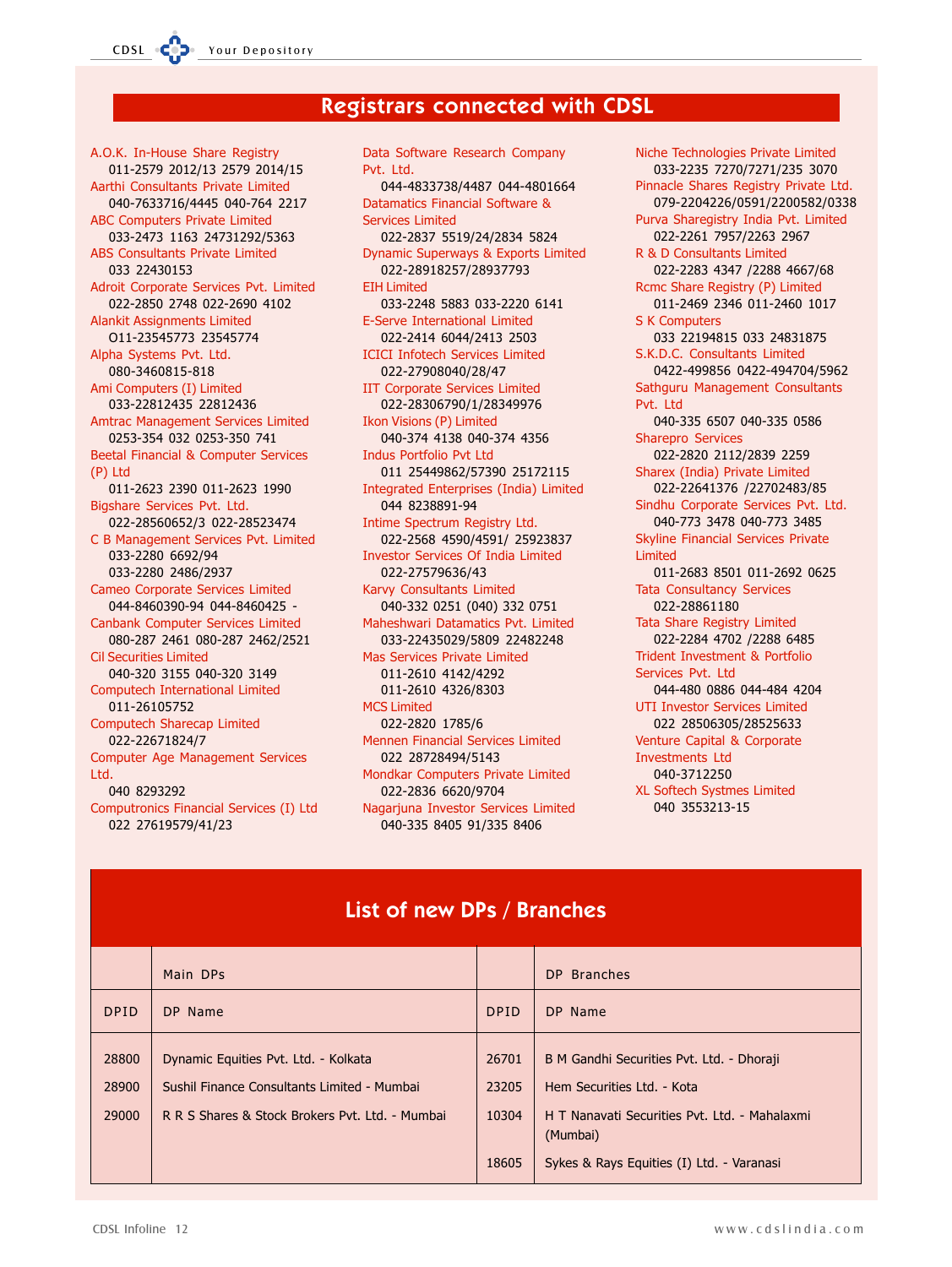# **Depository Participants connected with CDSL**

CDSL

Your Depository

# **MUMBAI**

**ANDHERI** 

C.R.Kothari And Sons Shares & Stock Brokers (P) Ltd 022-2824 5719, 022-2824 5720 cr\_kothari\_cdsil@yahoo.co.in **IDBI Bank Limited** 022 56977811-24 g\_subrahmanyam@idbibank.com **IIT Corporate Services Limited** 022-26835599/1416, 022-26831138 iitcsl@bom3.vsnl.net.in Jitendra J. Bhabhera 022-26707601-4 bhabhera@vsnl.com Kisan Ratilal Choksey Shares And Securities Pvt Ltd 022-56965555 krc@vsnl.com Mangal Keshav Securities Limited 022 26351177 mkssbl@vsnl.com **Motilal Oswal Securities Limited** 022 26250001, 022 26250606 helpdesk@motilaloswal.com The Greater Bombay Co-Operative Bank Ltd. 022-2834 3695 gbcbdc1@roltanet.com UTI Securities Exchange Limited 022-56941500, 022-56941640-3 manish@utisec.com **BANDRA Total Securities Limited** 022-26514095-98 pandya51271@rediffmail.com ISJ Securities Pvt Ltd-Bandra 022-26408575 BORIVILI Acme Shares & Stock Pvt Ltd 022 28912256/62 ashastri@vsnl.com Anand Rathi Securities Pvt. Ltd 2893 5838, 2891 8340 Motilal Oswal Securities Ltd 022 28896315, 022 28990678 dsspl@vsnl.net.in R N Patwa Share & Stock Brokers (P) Ltd 022 28984679, 022 28988619 rkinvestment@mantraonline.com Sam Global Securities Ltd 022 28050972, 022 28066373 cltanna@chandrakanttanna.com **CHEMBUR UTI Bank Limited** 

022 55979292-94 dp.operations@utibank.co.in CHURCHGATE Shreehari Shares and Stock Brokers Pvt **Itd** 022-2281 1934

rharlalka@hotmail.com

**COLABA** Gupta Equities Pvt. Limited 022-5632 5607 gupta\_equities@vsnl.com Sykes & Ray Equities (India) Limited 022-22040425/0392, 022-22040426 sykes@bol.net.in **FORT** A.C.Choksi Share Brokers Pvt. Ltd. 022-22047654 choksi@hathway.com Acme Shares & Stock Privte Limited 022-56335083/84 acme\_dp@yahoo.co.in Advani Share Brokers Private Limited 2267 1533 advani@giasbm01.vsnl.net.in Amu Shares & Securities Limited 2265 3410, 2265 6989<br>Anand Rathi Securities Pvt. Ltd. 022-56377065, 022-56377090 demat@rathi.com Babubhai Purushottamdas Stock Brokers Pvt 1td 022 22651109 bpt074@hotmail.com Bank Of India - Capital Market Branch 022-2262 1820, 022-2261 1599 Bank Of India - Stock Exchange Branch 022-2262 6998, 022-2262 6956 Bank Of Maharashtra 022-2262 6748, 022-2262 1779 bomfortdp@vsnl.net **B D Shah Securities Limited** 022 22835543, 022 22811817 bds@bdshah.com **BCB Brokerage Private Limited** 2265 6074/6809, 2265 5502 ubagri@vsnl.com BCB Brokerage Pvt Ltd - Branch 1 022-56374709-10 bcbcds@yahoo.com Bhavik Rajesh Khandhar Shares & Stock **Brokers P Ltd** 022 22075651 bhavikrk@bom5.vsnl.net.in **B M Gandhi Securities Pvt Ltd** 022 22676940/7435, 022 22626708 bmgs@vsnl.com **BNR Capital Services Pvt Ltd** 022 22670029, 022 22675155 bnrcapital@roltanet.com **BOI Shareholding Ltd-Capital Adequacy Branch** 022-22655989, 022-22650801 BOI Shareholding Limited-Retail<br>022 22723626, 022 22723017 boisl@vsnl.com **B R Jalan Securities Private Limited** 022-2267 5746/5815, 022-2267 5997/2389 ganesh@bol.net.in **Centurion Bank Limited** 

22705036/37/38/39

Churiwala Securities Private Limited 2267 0035/267 1713, 265 1012 alokgbc@c-sec.com Deutsche Bank Ag 022-2207 8453 manoj.yadav@db.com **Dimensional Securities Pvt Ltd** 022 56345722 mumbai@dimensional.co.in Dindayal Biyani Stock Brokers Limited 022-2265 4201, 022-2265 5442 **Enam Securities Private Limited** 022-2265 5535 Gandhi Securities And Investment Pvt Ltd 022-22723836-7 gsec@vsnl.com **Global Trust Bank Limited** 022-2264 4920 cdsl@globaltrustbank.com Hasmukh Lalbhai Share Brokers Pvt Ltd 022-22723068, 022-22722814 uchitharia@hotmail.com **Hem Securities Limited** 022-2266 6156, 022-2266 6157 hsl@bol.net.in H T Nanavati Securities Pvt Limited 022 22650499, 022 56341981-84/51 htnanavati@yahoo.com Ikab Securities & Investment Ltd. 022-56310571 osl@bom5.vsnl.net.in **Integrated Master Securities Ltd** 022 22672987/23871, 022 56318204/03 imslbom@vsnl.com **Inventure Growth & Securities Ltd** 2288 6851, 2288 6852/53 ISJ Securities Private Limited 022-2261 6178, 022-2267 4252 Isjain@datainfosys.net Janata Sahakari Bank Ltd 022-2263 0568, 022-2263 0569 J G A Shah Shares Brokers Pvt Ltd 022 22657350 jgashah@vsnl.net J G Shah Financial Consultants Pvt. Limited 022-2265 1688/3432, 022-2265 2694 ajay\_sha@vsnl.com Joindre Capital Services Limited 022-22690112-21, 022-22701059 cdsl@joindre.com Kaji and Maulik Securities Private Limited 022-2265 2164/4592, 022-2265 4350/4351 mlkaji@vsnl.com Kantilal Chhaganlal Securities Private Limited 022-22677917-22 kcspldp\_cdsl@yahoo.com Kantilal Mangaldas Securities Pvt. Limited 022-2267 5282, 022-2267 6500 kmsec@hotmail.com Kaushik Shah Shares And Securities Limited 022-2287 4860, 022-2284 4762 ksssl@bom8.vsnl.net.in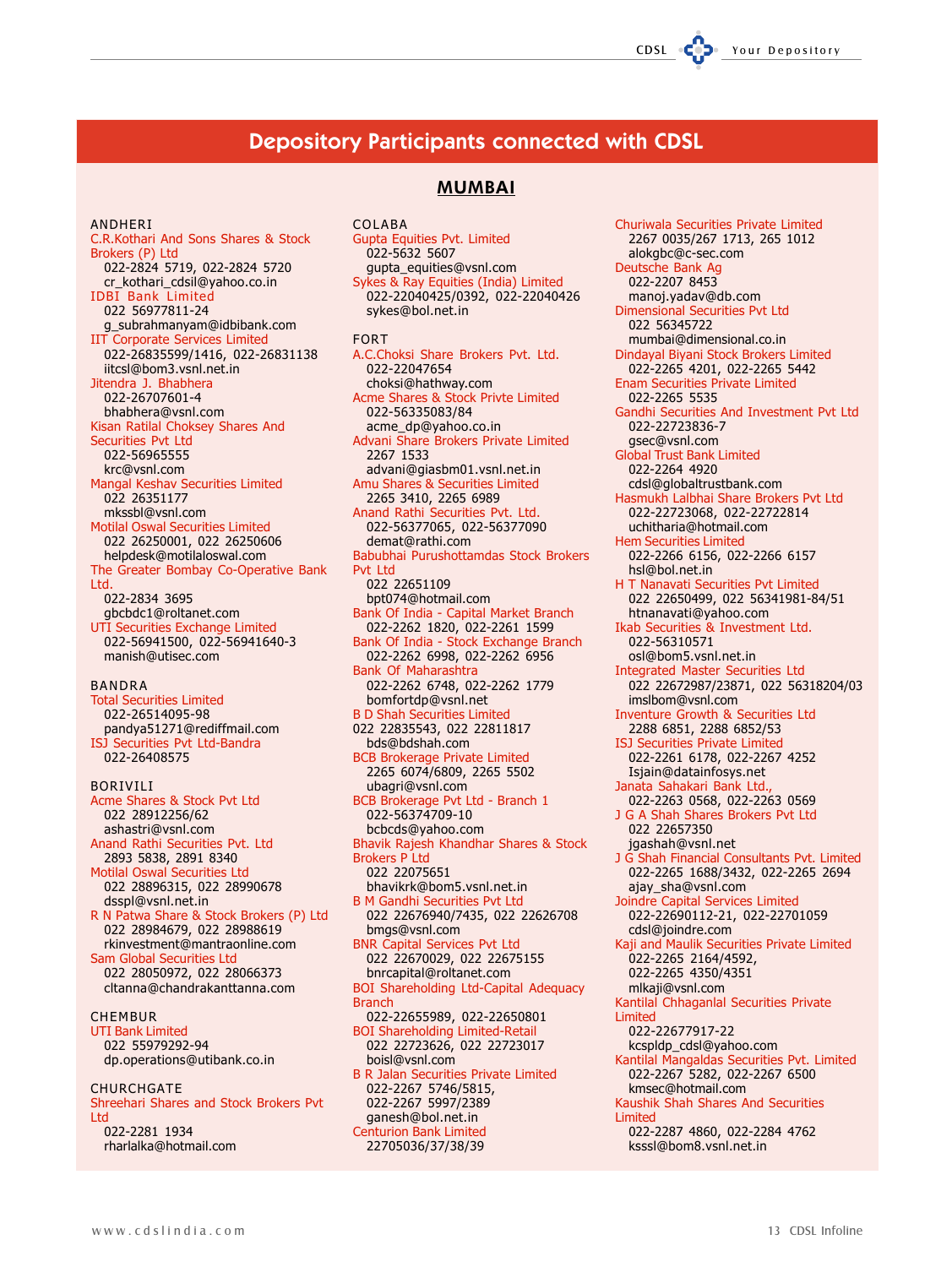K Damani Securities Pvt Ltd 022 22652918, 022 22694449 kkd020@hotmail.com Khambatta Securities Limited 2270 2576/77, 2266 4287 stockman@bom3.vsnl.net.in K.Jayantilal Securities Private Limited 022-22651199, 022-22650294 kjay@bom4.vsnl.net.in K M Jain Stock Brokers Pvt Ltd 022 56334978-79 kmjpl@bom5.vsnl.net.in Malti Securities Private Limited 022-2261 1268, 022-22610727/998 msl@vsnl.com Mehta Vakil And Company Private Limited 022-2265 2620/1082, 022-2267 8748 **MLR Securities Private Limited** 022-2265 1370, 022-2267 1487 mlrsecurities@hotmail.com Mother India Securities Pvt Ltd 022 22876431-32, 022 22811703-04 mispl@bom3.vsnl.net.in Motilal Oswal Securities Limited-Fort 022 22654847 qokani@rediffmail.com Motilal Oswal Securities Limited-Fountain 022 22675494, 022 22676838 niwas@bom3.vsnl.net.in Navkar Shares & Stock Brokers Pvt Ltd-Mumbai 022 22722118 pradip@wilnetonline.net Nirmal Bang Securities Pvt. Limited 022-2264 1234, 022-2265 2111 nirmal\_cds@rediffmail.com Oriental Bank Of Commerce 022 22674579/6066, 022 22671751 bm0643@obc.co.in Prarup Shares & Stock Brokers Pvt. Ltd. 022-22826940-42, 022-22884358 prarup@bom5.vsnl.net.in **Pratik Stock Vision Pvt Limited** 022-22644793-95 psvpl@hotmail.com Pruthvi Brokers & Share Holdings Pvt Itd 022 22721177, 022 22721188 pbsh@vsnl.ini R B K Share Broking Limited 022 22651529/2646, 022 22623499 rbk@rbksbl.com R.M. Share Trading Private Limited 022-2265 6034, 022-2262 5194 R.N.Patwa Share & Stock Brokers (P) Ltd 022-2265 1951, 022-2265 7258 rnpatwa@bom3.vsnl.net.in **Renaissance Securities Limited** 022 22721213/2632, 022 56308228 rsecure@giasbm01.vsnl.net.in R R S Shares & Stock Brokers Pvt. Ltd. 022 56330456/22679055/674 rrsshares@satyam.net.in Saikripa Securities Limited 022-56381744-5 dpservices@saikripa.co.in Sanjay C. Baxi 022-2265 3872, 022-2265 3812 **Sam Global Securities Limited** 

022-2265 2422, 022-2267 6468 Sam Global Securities Ltd 022 22654252/57, 022 22654590 anu1@vsnl.com Shilpa Stock Brokers Private Limited 022 22624220/1 shilpa@hathway.com Sino Securities Pvt Ltd 022 56334811-14 jayem@bom3.vsnl.net.in **SMIFS Securities Limited** 022-2265 8027/28, 022-2265 8041 smifsop@bom5.vsnl.net.in S.P.Jain Securities Pvt. Ltd. 022-56314108-9 spjain@roltanet.com SPS Share Brokers Private Limited 022-2267 5556/1335, 022-2267 4305 spshares@vsnl.com State Bank Of India 022-2263 1182, 022-2265 1363 Sunidhi Consultancy Services Pvt.Ltd 022 22631417, 022 22631418 scs\_dp@rediffmail.com Suresh Rathi Securities Pvt. Limited 2262 4787, 2262 1086 srsplcdsl@yahoo.com Sushil Finance Consultants Limited 022-5638 6000/22664770 dp@sushilfinance.com SVV Shares & Stock Brokers Pvt. Ltd. 022-22723133/35, 022-22723138 svvdp12000@hotmail.com The Bank Of Rajasthan 022-22873472, 022-22841787 fortmumbai@rajbank.com The Omniscient Securities Pvt Limited 022-22722379-82 kamlesh\_shroff@hotmail.com The United Western Bank Limited 022 22884309-11, 022 22884331-32 **Union Bank Of India** 022 22674115 unionmsm@bol.net.in Vijan Share & Securities Pvt. Ltd. 2269 2217, 2269 2218 Wallfort Share & Stock Brokers Limited 2207 2298, 2207 2177 wallfort@bom7.vsnl.net.in Wellworth Shares And Stock Broking Ltd 022 22675758/0365, 022 22700411 wellwrth@vsnl.com **GHATKOPAR Bank Of Baroda** 022-2511 6899/6717, 022-2514 1862 Pragya Securities Pvt Ltd 022 25106655, 022 25103953 dgc160@hotmail.com GORFGAON Asian Markets Securities Pvt. Limited 022-2841 3030, 022-2841 3100 asianmarkets@vsnl.com **ICICI Bank Limited** 

022 28736300 shantanut@infotech.icici.com **Motilal Oswal Securities Ltd** 022 28727241 pratikinv@hotmail.com

Renaissance Securities Limited 022-2878 6854, 22-2878 6855 Sahara India Financial Corporation **Limited** 022 28755502, 022 28738825/9301 depository@saharaemail.com SMK Shares and Stock Broking Pvt. Limited 2265 5590/ 22623999, 22623434 dsk777@rediffmail.com GIJI AI WADI **ACME Shares & Stock Pvt Ltd** 022 23425999 kpranali@yahoo.com KALBADEVI BCB Brokerage Pvt Ltd-Kalbadevi 022 22064571-72 jayeshj@bom5.vsnl.com M R Share Broking Pvt Ltd 022 56372715, 022 22008176/77 dhancott@hathway.com **KANDIVII Bank Of Baroda** 022-28083243, 022-28050291 kandiv@vsnl.com Renaissance Securities Ltd 022 28617309, 022 56905647 utkarsh@equitywiz.com LOWER PAREL **ACME Shares & Stock Private Ltd** 022 24985147 ajitthorat1977@yahoo.com Asit C Mehta Investment Intermediates Ltd 022 24982000 sskidp@sski.co.in **B R Jalan Securities Pvt Ltd** 022 24988844 bonanza@bom4.vsnl.net.in Emkay Share & Stock Brokers Pvt Ltd 022 56606690, 022 24904696 emk@bom5.vsnl.net.in **HDFC Bank Limited** 022-2491 0492, 022-2496 1616 sunil.rodrigues@hdfcbank.com **Standard Chartered Bank** 022-2491 8483, 022-2491 9444 anand.dutt@in.standardchartered.com Standard Chartered Grindlays Bank **Limited** 022-24910076, 022-24910078 poornima.natarajan@in.standardchartered.com MAHALAXMI H T Nanavati Securities Pvt. Ltd. 022-2300 2999, vikas.gandhi@refcosify.com **ICICI Bank Limited** 022-24924100, 022-24906868/6884 bosep@icici.com

MAHIM

**Motilal Oswal Securities Limited** 022-24453652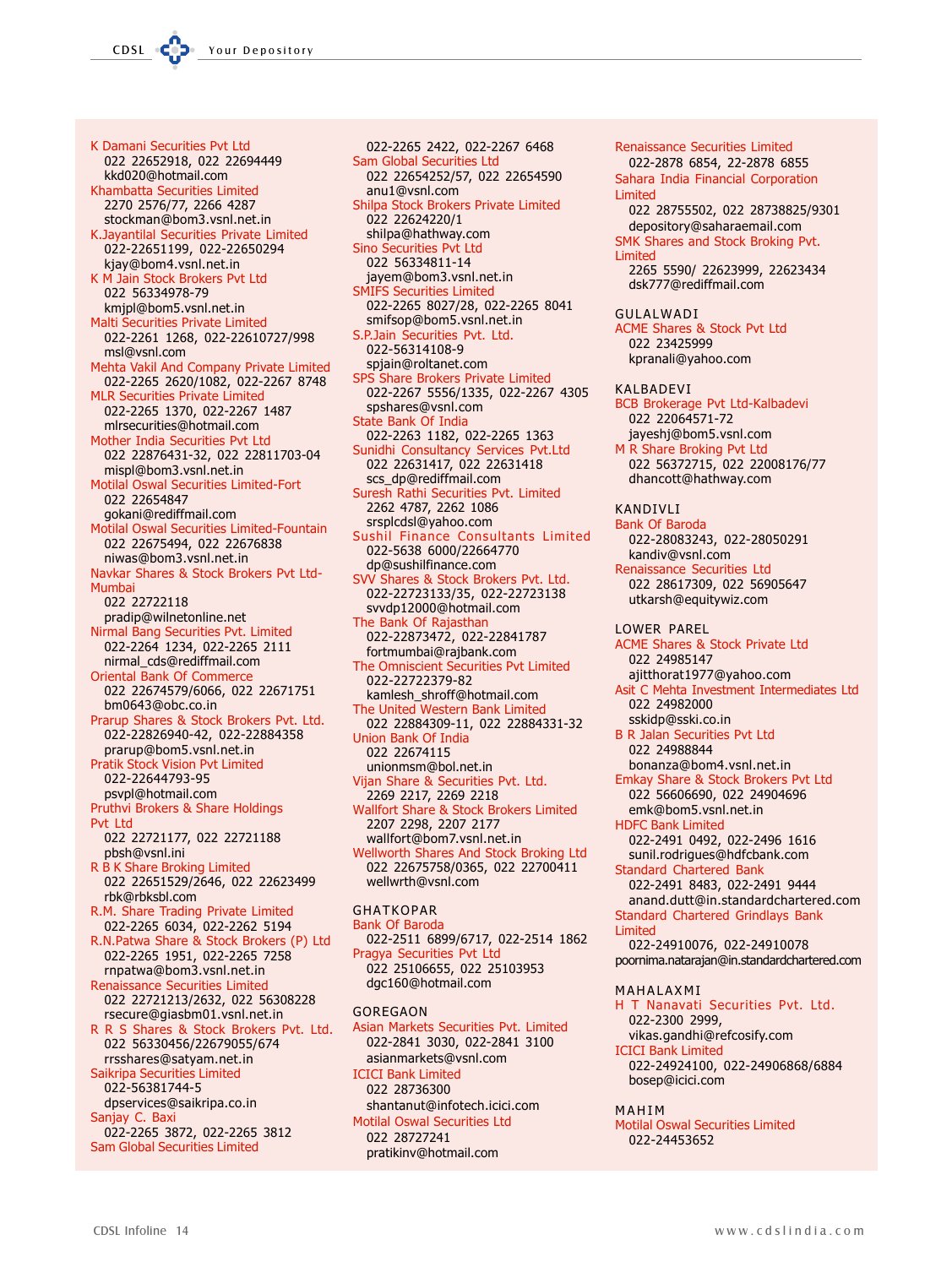#### MALAD

**B R Jalan Securities Pvt Ltd-Malad** 022 22675997 brjalan@vsnl.net Inventure Growth & Securities Limited 022-2881 6159, 022-2888 8270/71 **Motilal Oswal Securities Limited** 022-28440640, 022-28881533 nebula@bom8.vsnl.net.in

#### **MIII IIND**

**ACME Shares & Stock Pvt Ltd** 022 25620231 melsheri@vsnl.com **Motilal Oswal Securities Ltd** 022 25926040 argl@vsnl.com

# NARIMAN POINT

**ABN Amro Bank N.V** 022-2281 2527/28, 022-2281 2529 krishnan.natrajan@ap.abnamro.com **Birla Sun Life Securities Limited** 022-56360000 pzaveri@birlasec.com **Birla Sunlife Securities Ltd** 022 22880041-43 rajendra@birlasec.com **CLSA India Limited** 022 22841348 sandeep.bhat@clsa.com Dalal & Broacha Stock Broking Pvt. Ltd 2282 2992, 2287 6173 dbcds@vsnl.com DBS Capital Markets Pvt Ltd. 022 22852580-81 dbscapital@dbsclub.com

**Indsec Securities And Finance Limited** 022-22046753, 022-22822362 rrao@indsec.com **Keynote Capitals Limited** 022 22025230 keynote@vsnl.com **Kotak Securities** 022 56341100 vishwasjoshi@kotak.com Maheshwari Equity Brokers Pvt. Limited 022-2204 2514, 022-2287 2539 mebpl@vsnl.net Motilal Oswal Securities Limited 022-22615800, 022-22676136 Prabhudas Lilladher Pyt Ltd 022-5632 2222, 022-5632 2520 cdsl@plindia.com Rashi Equisearch Private Limited 022 22044270, 022 22044259 info@rashiequisearch.com POWAI

Asit C. Mehta Investment Intermediates **I** td 022-28577898, 022-28577614-16 acmiil\_cdsl@hotmail.com **Infrastructure Leasing & Financial Services** Ltd 22-2857 0965-, 22-28570970/954 ganesh.raikar@ilfsindia.com

**PYDHUNIF Motilal Oswal Securities Limited** 022-23448104/1057

**REAY ROAD Reliance Capital Limited** 

AHMFDNAGAR

# **OTHER CITIES**

#### $AGRA$

Seema SecuritiesS Private Limited 0562-351230/1061 agssi@nde.vsnl.net.in

## AHMEDABAD

**Bank Of India** 079-6561984 **BCB Brokerage Pvt Ltd** 079 6640022/33/44, 079 6640055 ratnakarsec@icenet.net Gandhi Securities And Investment Pvt **Ltd- Kalol Branch** 02764-22817 Money Care Securities And Financial Services Ltd 079 6561700, 079 6561923 mcsahd@vsnl.com Navkar Share & Stock Brokers Pvt Ltd 079 6403629/49, 079 6446166 pradip@wilnetonline.net Renaissance Securities Limited 216 7976, 217 6660 The Stock Exchange, Ahmedabad 079-630 7971/77 ase@adl.vsnl.net.in

Nagar Urban Co-Operative Bank Ltd. 0241-343 641/642, 0241-345 385 nagarbank@vsnl.com

**AKOLA Motilal Oswal Securities Limited** 0724-430 795, 0724-430 304 The Akola Janata Comm. Co-op. Bank Ltd 0724 430012, 0724 430241/639 akl\_akljbmnb@sancharnet.in

**AII AHARAD** Asit C. Mehta Inv. Intermediates Ltd 0532-460822

ALWAR **ACME Shares & Stock Pvt Ltd** 0144 333364, 0144 338935 vsat\_nse@yahoo.com

The Bank Of Rajasthan Ltd 0144 701747 cralwar@rajbank.com

ANAND H T Nanavati Securities Pvt Ltd 022 56631787 mohan\_vellore@ril.com

#### **SION**

**Mukesh Babu Securities Limited** 022-24018218-9, 022-24078158/8206 mbsll@bom2.vsnl.net.in

#### VIKHROLI

Stock Holding Corporation Of India Ltd. (Institutional) 022-25795246, 25779622-29 cdslinst1@rediffmail.com Stock Holding Corporation Of India Ltd. (Retail) 25795261, 25779622-29 cdslrtl@stockholding.com

VILE PARLE

**DJS Stock And Shares Limited** 022-26185011, 022-26103594 disstock@hotmail.com

WALKESHWAR **B R Jalan Securities Pvt Ltd** 022 23613415/2553, 022 23674460

**WORLT** 

Citibank N.A. 022-2494 9275, 022-2494 4167 settlements.custody-india@citicorp.com The Hongkong And Shanghai Banking Corpn. Ltd 022-2498 0000, 022-2491 7033/28 bomcnc1@hsbc.co.in

02692-40439/41412, 02692-55408 patel\_harshit@hotmail.com Navkar Share & Stockbrokers Pvt Ltd 02692 61888, 02692 62714 pradip@wilnetonline.net

#### **BANGALORE**

Bangalore Stock Exchange Limited 080-227 8314/8315, 080-227 8317 edbgse@vsnl.com

**Bank Of India** 080-2280367 boiblrdpo@vsnl.net

Churiwala Securities (P) Limited 080-344 3327, 080-344 3750/3930 Stock Holding Corporation Of India Ltd 080-299 5246 nirmalreddy@stockholding.com

BAREILLY Siddhi Shares Private Limited 0581 429344, 0581 429352

**BEAWAR** The Bank Of Rajasthan 01462-58813, 01462-57402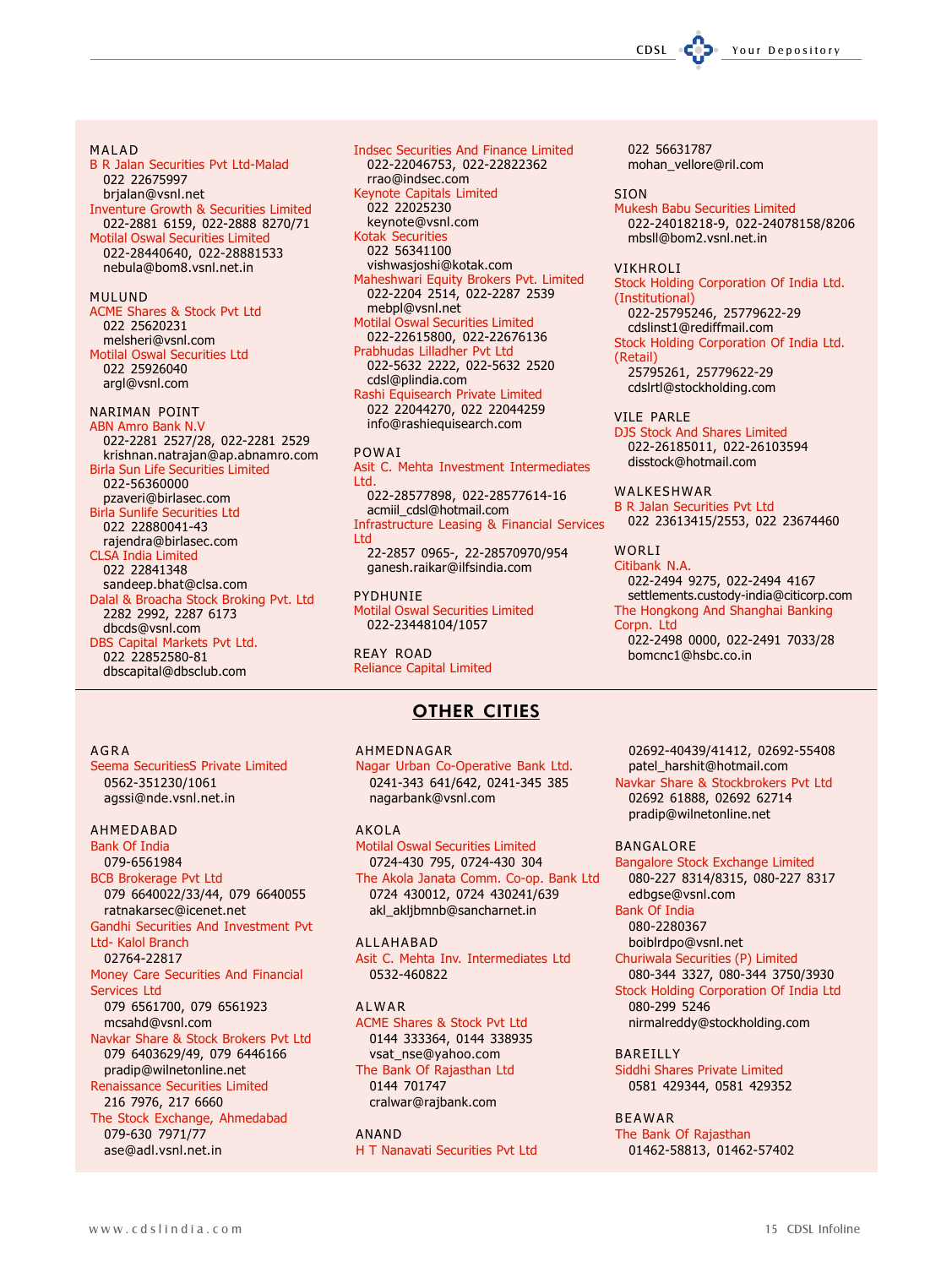beawar@rajbank.com

**BFIGAUM** Asit C Mehta Inv. Intermediates Ltd 0831 466432, 0831 421956

**BHARATPUR Hem Securities Limited** 05644 31106-07

**BHARUCH** Gandhi Securities & Investments Pvt. Ltd 02642-62140 priti@narmada.net.in

**RHATINDA** Suresh Rathi Securities Pvt. Ltd. 0164 2524599

## **BHILWARA**

The Bank Of Rajasthan Ltd 01482 26242 bhilwaramain@rajbank.com Suresh Rathi Securities Pvt Ltd 01482 25198 manohar6@sacharnet.in

**BHIWANDI** Renaissance Securities Limited 022 913 55200

BHUBANESHWAR **Sam Global Securities Ltd** 0674-575008/404, 0674-575703 The Bank Of Rajasthan Limited 0674 532326 bhubneshwar@rajbank.com

**BIKANER Hem Securities Ltd** 0151-544002, 0151-200466 Suresh Rathi Securities Pvt Limited 0151-520 297 The Bank Of Rajasthan Ltd 0151 234827 kgbikaner@rajbank.com

**BORSAD** Navkar Share & Stock Brokers Pvt Ltd 02696 22600 pradip@wilnetonline.net

## CHANDIGARH

**Indus Portfolio Pvt Ltd** 0172-378858 dp@indusinvest.com K & A Securities Pvt Ltd 0172 704198/4298, 0172 704398 vkumar@glide.net.in The Bank Of Rajasthan Ltd 0172 702784 chandigarh@rajbank.com **Uttam Financial Services Ltd** 0172 301670

#### nsebse@vsnl.com

CHENNAI **Bank Of India** 044-5229346-48 boizosz@md2.vsnl.net **BCB Brokerage Pvt Ltd** 044 6426323, 044 6426659 shhkumar@eth.net Bright Shares and Stocks Pvt. Ltd. 044-4620028-29 bright\_dp@vsnl.net DJS Stock And Shares Ltd 044-5250715, 044-5215515 Madras Stock Exchange Limited 044-522 8951, 044-522 4392/4393 mseed@md3.vsnl.net.in Stock Holding Corporation Of India Ltd 044-534 0725 The Bank Of Rajasthan Ltd 044 8213222 chennai@rajbank.com

CHITTORGARH

Shilpa Stock Brokers Pvt Ltd 01472 42278-79 sargam1@sancharnet.in

CHURU Suresh Rathi Securities P Ltd 01562 52339

#### **COCHIN**

**Cochin Stock Brokers Limited** 0484 401898/3913, 0484 400044 netincse@md3.vsnl.net.in

COIMBATORE

DJS Stock And Shares Limited 0422-211487, 0422-210369 annam123@eth.net

**CUTTACK** Gandhi Securities & Investment Pvt Ltd 0671-619036, 0671-628189 gsicut@dte.vsnl.net.in

**DAHOD ISJ Securities Pvt Ltd** 0267 321478

## DEHRADUN

Anand Rathi Securities Pvt Ltd **Motilal Oswal Securities Limited** 0135-653860, 0135-659752 sainath@nde.vsnl.net.in **Uttam Financial Services Ltd** 0135 621442, 0135 625537 afspl@sancharnet.in

# **DHORAJI**

**B M Gandhi Securities Pvt Ltd** 02824 32888/57 krfinstock@rediffmail.com

**DHULE** 

**Motilal Oswal Securities Limited** 02562-41781, 02562-41881 Sykes & Ray Equities (I) Ltd 0256 233968 venktesh@vsnl.com

**DOMBIVILI** Anand Rathi Securities Pvt Ltd 0251 2441788, 0251 2452179 krm@bom7.vsnl.net.in **Gupta Equities Pvt Ltd** 0251 2890923

FARIDABAD The Bank Of Rajasthan Ltd 0129 5413147, 0129 5415277 faridabad@rajbank.com

GANGAPUR The Bank Of Rajasthan Ltd 07463 34051 roindore@rajbank.com

GAYA **Uttam Financial Services Ltd** 0631 435868/42903 nsebse@vsnl.com

GUNA Churiwala Securities Pvt Ltd 07542 56078 sq\_invest@mantramail.com

**GUWAHATI** 

**ISJ Securities Pvt Ltd** 0361 636937-38 State Bank Of India-Chenikuthi 0361 540348/2778, 0361 637726 sbichebr1@sanchernet.in

**GWALIOR Hem Securities Ltd** 0751 436464/565, 0751 576363 shiva\_aim@rediffmail.com Renaissance Securities Limited 0751-431 950

**HAI DWANI** Sam Global Securities Ltd 05946-25328, 05946-28788

HANUMANGARH Suresh Rathi Securities Pvt Ltd

**HARDWAR Motilal Oswal Securities Ltd** 0133 450930 ajit\_tomar@hotmail.com

**HINDAUN Hem Securities Limited** 30632, 31352,, 31905 kamleshgm@yahoo.com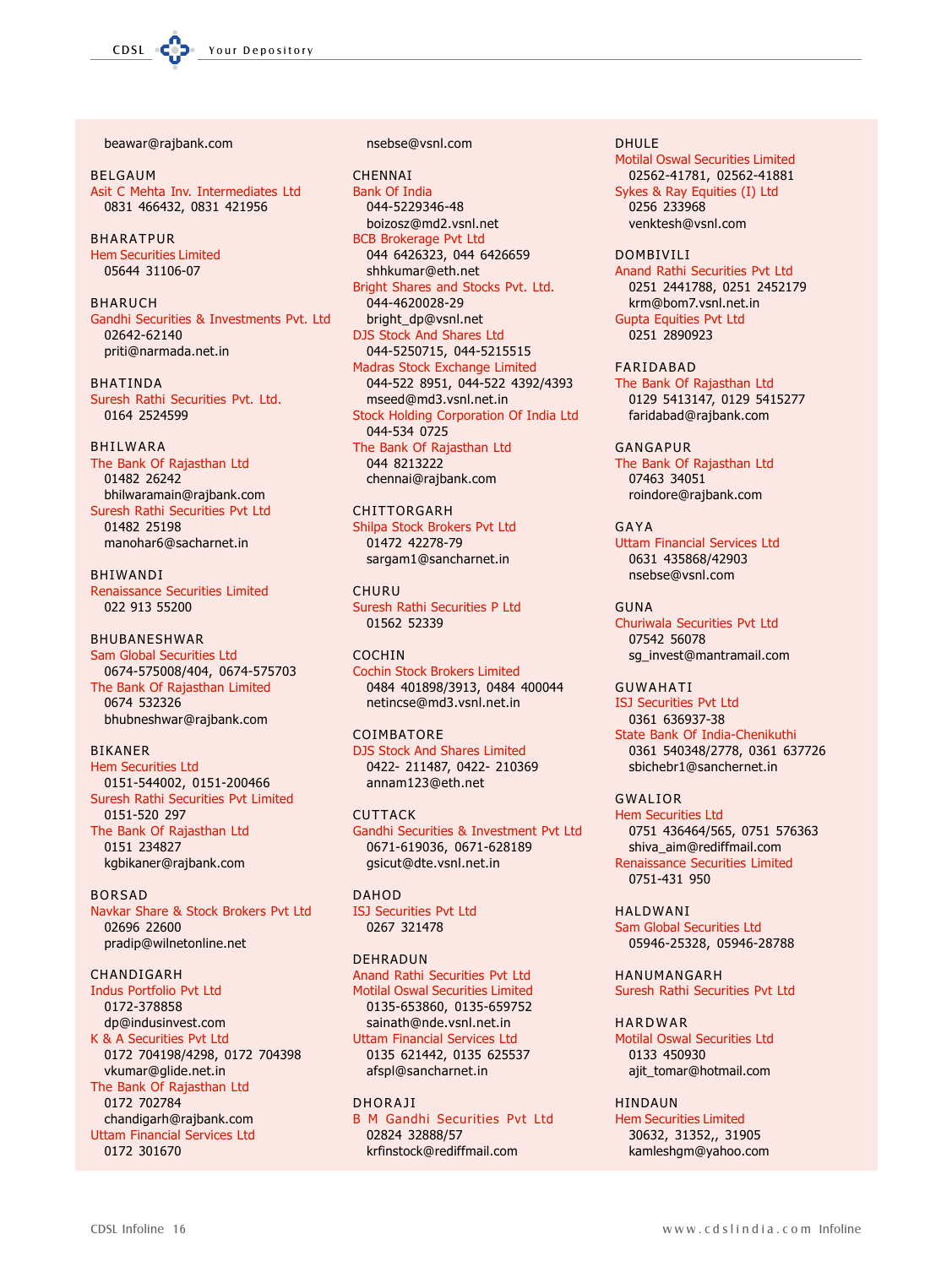**HISSAR** Sam Global Securities Ltd 01662-39045/37745 SMK Shares And Stock Broking Pvt Limited 01662-31084

HOSPET **Motilal Oswal Securities Ltd** 08394-27718

#### **HUBLI**

**Gupta Equities Pvt Ltd** 0836 269948, 0836 269951 sachirao@hotmail.com **Motilal Oswal Securities Ltd** 0836 369487 karthikinvser@rediffmail.com

HYDERABAD

**BNR Capital Services Pvt Ltd** 040 4755239, 040 4755240 **CIL Securities Limited** 040-320 3155, 040-320 3149 advisors@cilsecurities.com **Karvy Consultants Limited** 040-332 5518, 040-331 2454 um.sec@karvy.com Stock Holding Corporation Of India Ltd 040-322 2645 komal\_nair@stockholding.com The Bank Of Rajasthan Limited 040-474 5920, 040-474 3654 hyderabad@rajbank.com The Hyderabad Stock Exchange Ltd 040 3222641-42 raju7170@yahoo.co.uk

ICHALKRANJI **Renaissance Securities Limited** 0230-421 934, 0230-421 935 klp\_srinvest@sancharnet.in

**INDORE** Anand Rathi Securities Pvt Ltd 0731 565975, 0731 563127

suyogsec@sancharnet.in K M Jain Stock Brokers Pvt Ltd 0731 529104 floraindore@hotmail.com **MPSE Securities Limited** 0731 432842-48 mpseind@sancharnet.in Sanjay C Baxi 022 2656812, 022 2695575 scbaxi@vsnl.net State Bank Of India 0731-702 736 sbiinddemat@sancharnet.in State Bank Of Indore 0731-548 318, 0731-544 464 The Bank Of Rajasthan Limited 0731-533 062 mgroadindore@rajbank.com

**JABALPUR** ACME Share & Stock Pvt Ltd 0761 315646, 0761 507142 malikjbp@hotmail.com

**JAIPUR** Alankit Assignments Ltd 0141 374531-33 alankitjpr@alankit.com Anand Rathi Securities Pvt Ltd 0141 370352 pkgfin@datainfosys.net **Hem Securities Limited** 0141-378 608 hcj@tantramail.com **Hem Securities Ltd** hcj@datainfosys.net Indus Portfolio Pvt. Ltd 0141-400630 dp@indusinvest.com Renaissance Securities Ltd 0141 406820 Suresh Rathi Securities Pvt Ltd- Hans Marg 0141 520682 singhrajpr@yahoo.com The Bank Of Rajasthan 0141 369445, 0141 372221 miroadjaipur@rajbank.com

**JAI ANDHAR** H.T. Nanavati Securities Pvt. Limited 0181-226 964, 0181-227 469

**JALGAON** Asit C Mehta Inv Intermediates Ltd 0257-226743, 0257-225885 skwani@bom6.vsnl.net.in

**JAMNAGAR B R K Shares & Stk Brokers P Ltd** 0288 553310/92180 jam\_poonam@sify.com **Motilal Oswal Securities Limited** 0288-661 246/248 SVV Shares & Stock Brokers Pvt Ltd 0288 550821, 0288 592040/45

JHALRA PATAN Suresh Rathi Securities Pvt Ltd 07432-40116 svardhma@datainfosys.net

**IHUNIHUNU** Suresh Rathi Securities Pvt Limited 01592-32355, 01592-38727 nitin601@hotmail.com

**JODHPUR Motilal Oswal Securities Limited** 0291-441382/383 marusec@wilnetonline.net Renaissance Secs. - Paota 0291-628619/719

Renaissance -Sardarpura 0291 612374 Suresh Rathi Securities Pvt. Ltd 0291-636171 sharads80@hotmail.com The Bank Of Rajasthan Ltd 0291 627365 sgjodhpur@rajbank.com

Your Depository

CDSL

**KANPUR** Siddhi Shares Private Limited 0512 305203 srfl@vsnl.net State Bank Of India

0512 303123/303874/355617 sbidpsu@sancharnet.in

**KHAMBHAT ACME Shares & Stock Pvt Ltd** 02698 24401-02 mscs@icenet.net Navkar Share & Stock Brokers Pvt Ltd 02698 20565 pradip@wilnetonline.net

KOLHAPUR **Motilal Oswal Securities Ltd** 0231 660713, 0231 650171 klp\_tradenet@sancharnet.in **Renaissance Securities Limited** 0231 660713, 0231 650171

**KOLKATA Accord Capital Markets Limited** 033-2476 2125/5404, 033-2475 0828 accord19@vsnl.in **Bank Of India** 033 22485703/1973, 22485785/4850 boiezit@cal3.vsnl.net.in CD Equisearch Private Limited 033 22805601-02 cdequi@cal.vsnl.net.in **Dalmia Securities Limited** 033-22806544-49 nm@dalmiasec.com **Dimensional Securities Pvt Ltd** 033 22207948, 033 22102650-52 kolkata@dimensional.co.in DJS Stock & Shares Limited 033-22206269, 033-22484288 Dynamic Equities Pvt. Limited 033-24742158-62 dynamicequities@hotmail.com **East India Securities Limited** 033-2334 5527/5689, 033-2321 8069 viveka@eisec.com G M Bosu & Co Pvt Ltd 033 24662822, 033 24664363 gmbcolk@cal2.vsnl.net.in **Lohia Securities Limited** 033-2210 8722, 033-2210 7993/95 samy4200@usa.net M Prasad & Co. Ltd 033 24792700-01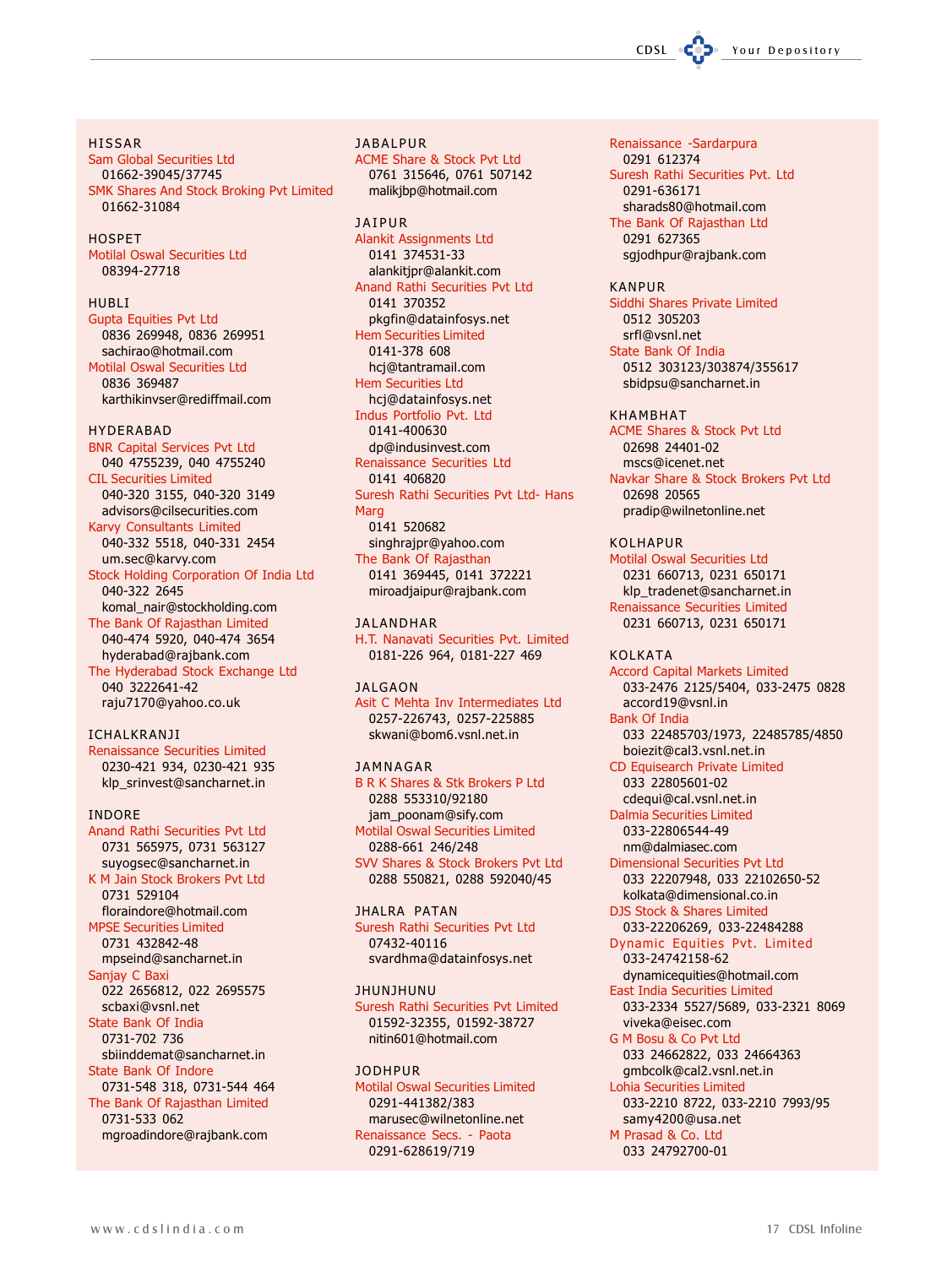sunspark@cal2.vsnl.net.in R M Share Trading Pvt Ltd 033 22103860, 033 22103862 **Sam Global Securities Limited** 033-2221 1096, 033-2221 1097 **SKP Securities Limited** 033-22828719/8793 skpsec@giascl01.vsnl.net.in **SMIFS Securites Limited** 033 22819910 smifse4@vsnl.net Stock Holding Corporation of India Ltd 033-2226 2030 The Bank Of Rajasthan Limited 033 22377412-13

crcalcutta@rajbank.com Vedika Securities Pvt Ltd 033 22231245, 033 22233642/43 vedika\_@hotmail.com

#### $K \cap T \Delta$

Suresh Rathi Securities Pvt Limited 0744-361 155 The Bank of Rajasthan Limited 0744-324 007, 0744-362 284 iekota@rajbank.com

## **IUCKNOW**

Anand Rathi Securities Pvt Ltd 0522 282303, 0522 217547/426 richie@avadh.net Asit C Mehta Investment Intermediates Ltd (0522) 255022/23, (0522) 255 005 **Hem Securities Limited** 0744-2451026 **Motilal Oswal Securities Limited** 231695/211903, 217492 Sykes & Ray Equities (I) Limited 0522 331196 sykes@hatway.com

# LUDHIANA

**LSE Securities Limited** 0161-412316-18 Ise@satyam.net.in State Bank of India 0161-449 080, 0161-449 081

## MADURAI

DJS Stock & Shares Ltd 0452-735776, 0452-737555 pln@vsnl.com

## MANGALORE

**ISJ Securities Pvt Ltd** 0824 429614 arcadia@vasnet.co.in Sykes & Ray Equities (India) Ltd 0824 218476/561, 0824 218737 dp@sre.co.in

# MEERUT

**BCB Brokerage Pvt Ltd** 

0121 660001/24 ash\_rel@yahoo.com **Sam Global Securities Limited** 0121-663644 pahujacap@yahoo.co.in The Bank Of Rajasthan Ltd 0121-643908 meerut@rajbank.com

## MITHAPUR

**B R K Shares & Stk Brokers P Ltd** 02892 24360

MORADABAD **Uttam Financial Services Limited** 0591-428 721, 0591-417 908

## MUZAFFARPUR

**B R Jalan Securities Private Limited** 0621-266 839, 0621-266 840 binod@dte.vsnl.net.in

#### **NADIAD**

Kisan Ratilal Choksey Shares & Sec Pvt I td 0268-29020/24/26 vimalpatel786@homail.com

# **NAGPUR**

Anand Rathi Securities Pvt. Ltd. 0712-731922-4 Kantilal Chhganlal Securities Pv. Ltd 0712 731922, 0712 731923/25 vifco@rediffmail.com **Motilal Oswal Securities Ltd** 0712 538181 **Renaissance Securities Limited** 0712 241062

#### NANDURBAR **Motilal Oswal Securities Ltd** 02564 22087/25180

gtated@hotmail.com

## **NASIK**

Asit C. Mehta Investment Intermediates I td 0253 454174-75 Kantilal Chhaganlal Securities Pvt Ltd 0253 572196, 0253 5727696 **Motilal Oswal Securities Limited** 0253-579201, 0253-574782

## NAVI MUMBAI

**Bank Of Baroda** 022-2770 9854, 022-2771 0951 bobnerul@bol.net.in Inter-Connected Stock Exchange of India Ltd 022 27812056/58/59, 022 27812062/392-3 isesc@bom3.vsnl.net.in **Motilal Oswal Securities Ltd** 022 27661278

**Abhipra Capital Limited** 011-2724 7797/98, 011-2721 4564 customercare@abhipra.com **Alankit Assignments Limited** 011-2351 3514/16, 011-2354 5773/74 alankit@alankit.com **Bank of India** 011 23721843-44, 011 23731113 boindpo@vsnl.net **BI B Limited** 011-23290007/15, 011-23290006 dhirender.verman@indiatimes.com **B R Jalan Securities Private Limited** 011-2696 8101, 011-2651 1919/4050 **B R Jalan Securities Pvt Ltd** 011 23241992 brjalan@vsnl.net **Express Securities Pvt Ltd** 011 23326940, 011 23279479 **Globe Capital Market Limited** 011 23720887/89/91, 011 23720891 gcm@del2.vsnl.net.in **IKM Investor Services Ltd** 011 25787743, 011 25782301 ikmdmat@yahoo.com Indus Portfolio Private Limited 011 25457390, 011 25449517/9862 dp@indusinvest.com **Integrated Master Securities Limited** 011-23322136/2143, 23322187/2259 imslnt@mantraonline.com K & A Securities Pvt Ltd 011 26832111/29511, 26849511/36869 kansal@kna.wipro.net.in Master Capital Services Ltd 011 23738633, 011 23358667 mtl@vsnl.net Sam Global Securities Ltd-Azadpur 011 27228354, 011 27433346 Sam Global Securities Limited 011 23270790/6190 rakesh\_samdp@hotmail.com, anul@vsnl.com Stock Holding Corporation of India Ltd. 011-2371 2807 Suresh Rathi Securities Pvt. Limited 011-2328 1192 The Bank Of Rajasthan Ltd-Karol Bagh 011 25712934, 011 25729817 kbdelhi@rajbank.com The J & K Bank Limited 011 23737940-41, 011 23737948 jkbdpservice@spectranet.com **Uttam Financial Services Limited** 011-23317228, 011-23326278 nsebse@vsnl.com Zuari Investments Limited 011 26413319/3376, 011 26413386 zuari@vsnl.com PANIPAT

**NEW DELHI** 

The Bank Of Rajasthan 01742 630192, 01742 630493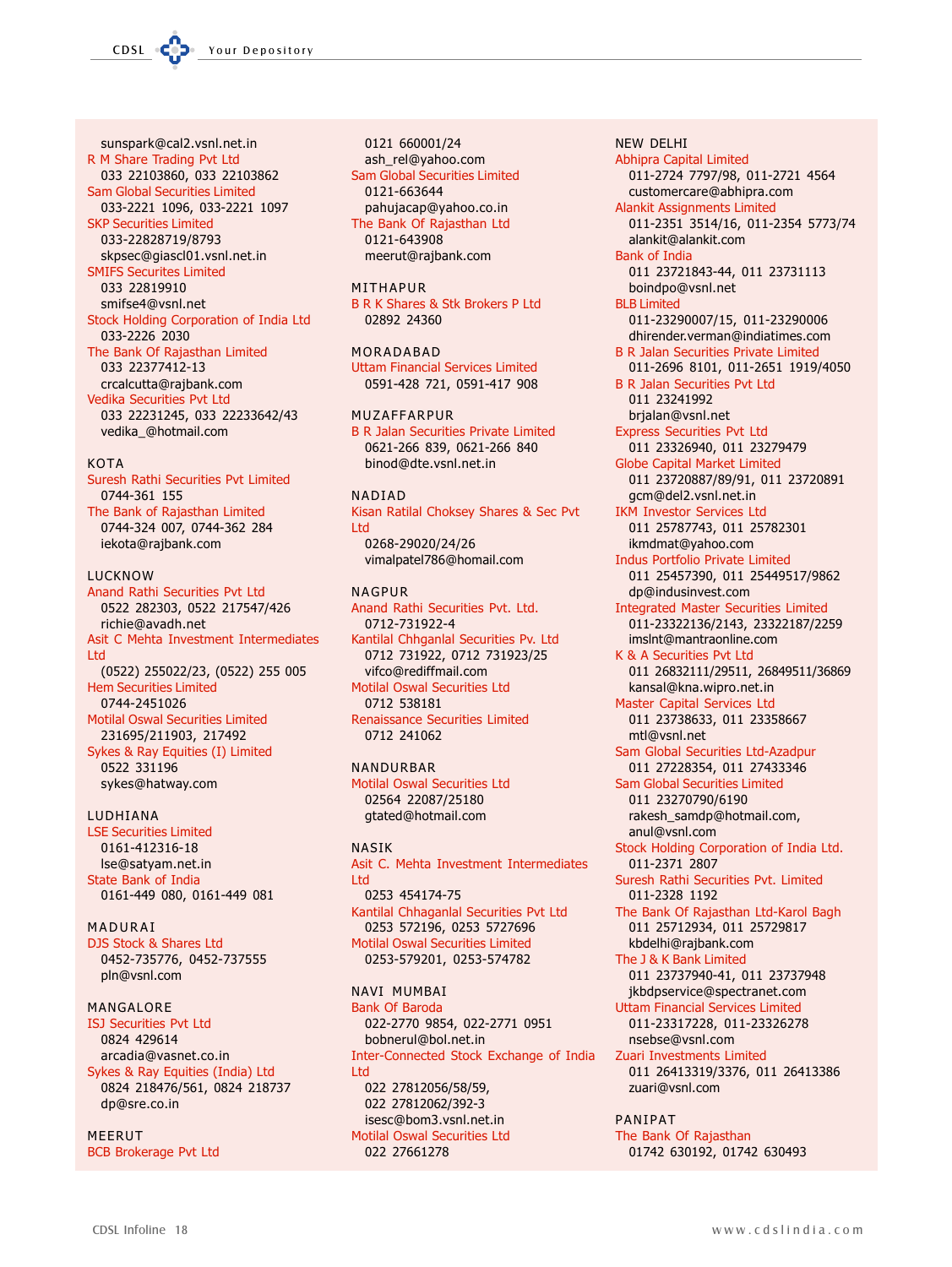rodelhi@rajbank.com

**PANA1I ISJ Securities Pvt Ltd** 0832 231130

## **PATNA**

**Motilal Oswal Securities Ltd** 0612 201625/26/22 nspl@mail.girija.net.in

PIPARIYA **BCB Brokerage Pvt Ltd** 07576 23232

**PRODDATUR Renaissance Securities Limited** 

08564-43494, 08564-57945 vinodkumarv123@rediffmail.com

#### PUNF

**Bank Of Baroda** 020 5421255/36997, 020 5445893 paudro@vsnl.net **PSE Securities Limited** 020 4485701-03 punestock@vsnl.com The Cosmos Cooperative Bank Limited 020 4456591 dematcell@ho.cosmosbank.com

#### **RAIPUR**

Anand Rathi Securities Pvt. Ltd. 0771 654407 Kantilal Chhaganlal Securities Pvt Ltd 0771 659071/72 sanjivrathica@yahoo.com Wallfort Share & Stock Brokers Ltd 0771 535642

## RAJKOT

Ajay Natavarlal Securities Pvt Limited 229763, 229782 anspl405@hotmail.com B R K Share & Stock Brokers P Ltd 0281 476305-06, 0281 691320 Rajkot Nagarik Sahkari Bank Limited 0281-233 916/917, 0281-233 918 savipa@yahoo.com **SKSE Securities Limited** 0281-442 145, 0281-691 257 sksel@indiainfo.com The Bank of Rajasthan Ltd romumbai@rajbank.com

RANCHI **Motilal Oswal Securities Ltd** 0651 307350

#### **RANIGANJ**

**B R Jalan Securities Private Ltd** 0341 444226 sunsec@vsnl.net

**ROHTAK** The Bank Of Rajasthan Ltd 01262 54502 rodelhi@rajbank.com

ROURKELA **Motilal Oswal Securities Ltd** 0661 4640943/3493, 0661 4646493 virbhadr@hotmail.com

#### SANGAMNER

Acme Shares & Stock Pvt Ltd 02425 25451, 02425 25100 qandhiinv@rediffmail.com

**SANGLI** Mangal Keshav Securities Ltd 0233 327956-58 akniv@vsnl.com

SHIVPURI Sanjay C Baxi 07492 32359, 07492 32459

**SIROHI** Suresh Rathi Securities Pvt Limited 02972-30689

**SIRSA IKM Investors Services Ltd** 01666 32011 rangolistock@satyam.net.in The Bank of Rajasthan Ltd 01666 20713 rodelhi@rajbank.com

#### SRIGANGANAGAR

Suresh Rathi Securities Pvt Limited 0154-440 383 The Bank of Rajasthan Limited 0154-430 359/259, 0154-422 903 sriganganagar@rajbank.com

**SURAT** 

**BCB Brokerage Pvt Ltd** 0261 7413530, 0261 7413634 dinyarturel@hotmail.com Kisan Ratilal Choksey Shares & Securities Pvt Itd 0261-7410007/7426867/7431580 **Motilal Oswal Securities Limited** 0261-419813, 0261-435505 Suresh Rathi Securities Pvt Ltd 0261 655670

**THANF** Mangal Keshav Securities Ltd 022 25470890 mksl@powersurger.net

THRISSUR The South Indian Bank Limited 0487 440388 sib@vsnl.com

**TINSUKIA** Renaissance Securities Limited<br>334622, 339062

CDSL

TRIVANDRUM H T Nanavati Securities Pvt Limited 0471-440 934, 09847062392

Your Depository

**UDAIPUR** Emkay Share & Stock Brokers P Ltd 0294 415405, 0294 412276 rcstocks@bppl.net.in ISJ Securities Private Limited 0294-423 611/612, 0294-422 181 **Renaissance Securities Limited** 0294-526 798 Shilpa Stock Broker Pvt Ltd 0294 425816, 0294 425855 fortsec@sancharnet.in

Suresh Rathi Securities Pvt Ltd 0294 413088 The Bank Of Rajasthan Limited 0294-560547, 0294-420702 bbudaipur@rajbank.com

UDIPI **ISJ Securities Pvt Ltd** 08252 34295 nsrao@blr.vsnl.net.in

VADODARA **Bank of Baroda** 0265-361910 cgzbobcapbar@netcracker.com **SDFC Securities Limited** 0265 362330 sdfc@technet-online.com Vadodara Stock Exchange 0265-361 534/474 vse@bnpl.com

VAPI

Mangal Keshav Securities Ltd 02638 439063, 02638 434687 mksl@powersurfer.net

VARANASI Sykes & Rays Equities (I) Ltd 0542 356569 rajeevpandey@satyam.net.in

VERAVAL **B R K Share & Stock Broker Pvt Ltd** 02876 43827/959, 02876 41759/44005 ajay123123@rediffmail.com

VIJAYAWADA BNR Capital Services Pvt Ltd- Branch 1<br>0866 566271, 0866 566267 vinit@nettlinx.com

BNR Capital Services Pvt Ltd- Branch 2 0866 577005, 0866 571047 viwkscpl@sancharnet.in

VISAKHAPATNAM **Steel City Securities Limited** 0891-549675-80, 0891 563580/49681 scsIdp@nettlinx.com

VISNAGAR Kantilal Mangaldas Sec P Ltd 02765 30386/21082, 02765 31167 shreevsn@yahoo.com